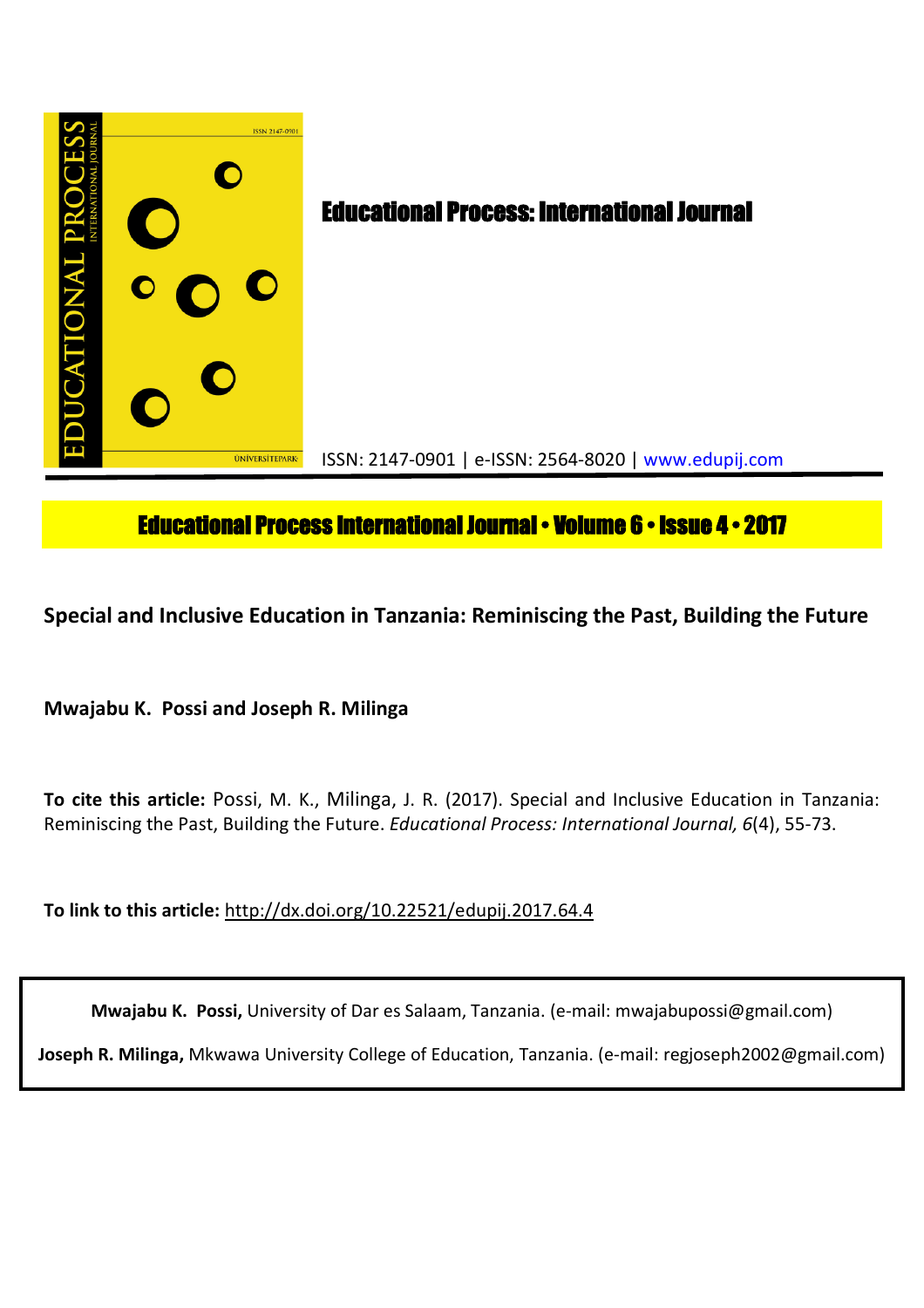# **Special and Inclusive Education in Tanzania: Reminiscing the Past, Building the Future**

# MWAJABU K. POSSI and JOSEPH R. MILINGA

# **Abstract**

Special education was introduced in Tanzania Mainland in 1950 by the Church Missionary Society. Despite its long history in the country, not many policies have clearly stipulated the need for special and inclusive education. This paper succinctly and systematically evaluates various educational reforms and policies in Tanzania, and points out some successes and embedded challenges in the development of special needs and inclusive education in Tanzania. To analyze clearly the current situation of special and inclusive education in the country, the Peter's model and cases of some identified schools for exceptional students are used. The analysis has indicated an evolution from special to integrated and later on to inclusive education, which has led to an apparent increase in the number of schools and subsequent relatively higher enrollment figures for children with special needs. Despite this evolution, Tanzania has a long way to go, when compared to other countries in effectively achieving the provision of education to exceptional individuals. Finally, towards a new era of special and inclusive education in Tanzania, various recommendations are offered.

**Keywords:** history, special and inclusive education, policies, reforms.



DOI: 10.22521/edupij.2017.64.4

………………………………………........….....………………………………...…………… EDUPIJ • ISSN 2147-0901 • e-ISSN 2564-8020 Copyright © 2017 by ÜNİVERSİTEPARK

edupij.com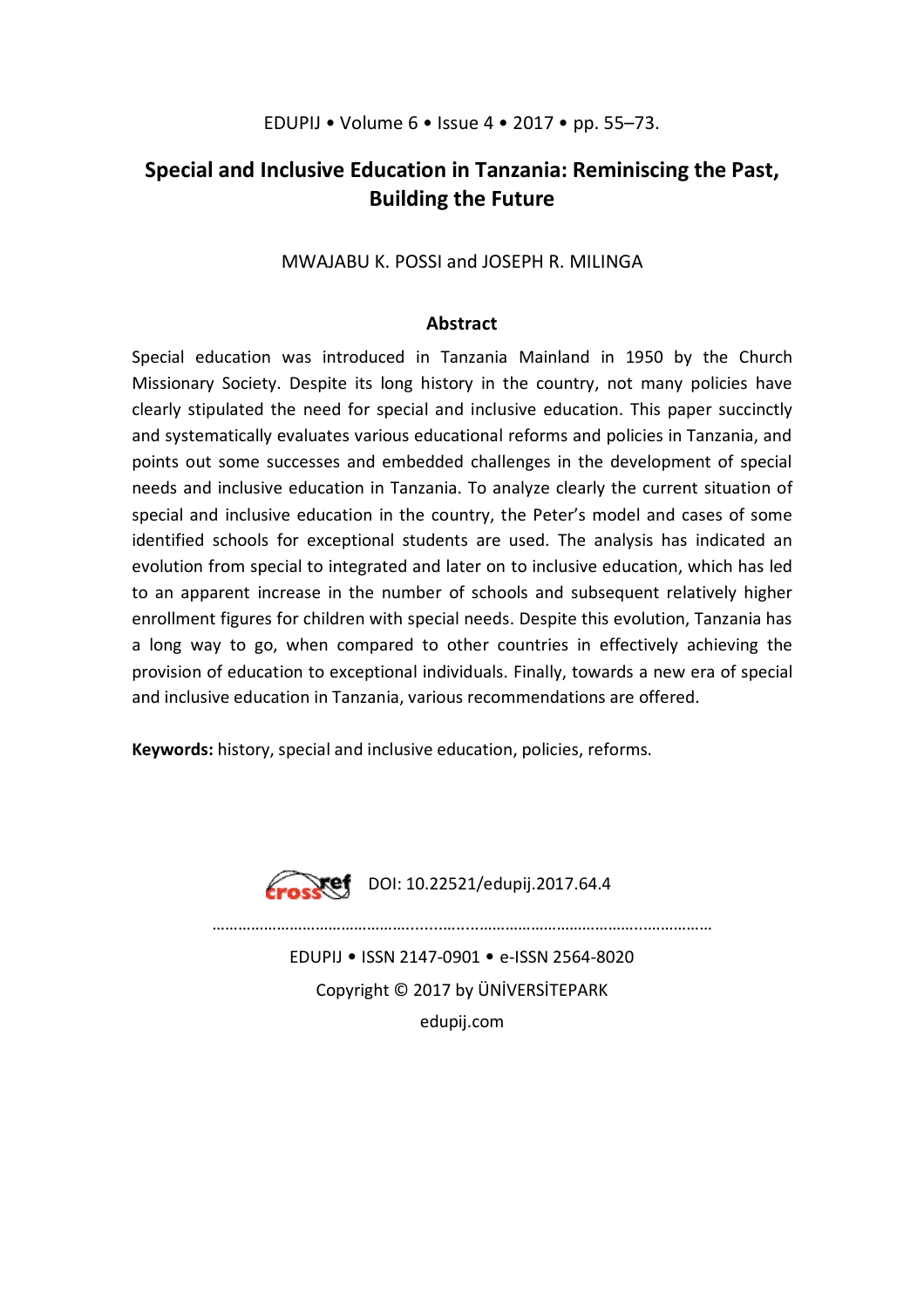## **Introduction**

Deliberations on special needs education were formerly introduced in Tanzania Mainland in 1950 by the Church Missionary Society. Despite the apparent long history of this education in the country, literature is scarce in this area and few policies have been specifically geared towards special and inclusive education. Writing about historical perspectives of special education is important because it enables us understand the past and current situation of this education in Tanzania congruent with the international literature. Armstrong (2002) and Read and Walmsley (2006), for example, see the value of having written history of education for persons with disabilities, from the perspective of disabled individuals, as a crucial factor for current understanding of their social lives in English and French contexts. Based on the limited literature with a historical lens, the available policies in Tanzania did not and do not noticeably or strategically pinpoint what should be done as far as special and inclusive education is concerned. What we see today, more than 50 years after Tanzania's independence, is a manifestation of several processes towards education for all (EFA). Unfortunately, exceptional individuals as well as other marginalized groups have been left behind or rather put aside as far as education is concerned. It is therefore, the focus of this paper to discuss the impact of Tanzania's policies on special needs and inclusive education with a historical perspective.

It is widely accepted that education is a basic right for every individual, as well as an essential and instrumental human right for social change. Education is further conceptualized as an emancipation tool for empowering individuals, including those in special needs and other marginalized groups towards combating ignorance, poverty, and diseases. Through appropriate education policies and reforms, individuals from these groups can have access to, participate and ultimately succeed in education within inclusive settings without segregations, hence becoming productive members of the community.

The Government of Tanzania ratified the 1994 Salamanca Statement which emphasizes the need to provide basic education to exceptional individuals. This is an important step towards realization of EFA aspirations. The ratification has been instrumental in attempts to fulfilling the goals of the first Education For All conference held in Jomtien in 1990.

According to the United Nations (2007), the Convention of the Rights of Persons with Disabilities was opened for signatures on March 30th, 2007, with such initiatives strongly supportive of inclusive education for persons with disabilities.

Within education, discussions about schooling for all children have been of global concern and include country-specific issues. Being part of such discourses, this paper revisits the historical development of special and inclusive education in Tanzania. It situates this development within international efforts to educate all children without any form of exclusion as envisaged in different conventions and frameworks. In this way, both local and international literature is reviewed to highlight general trends in this development, and common challenges to its implementation are explored. In order to record information about the development of special and inclusive education in Tanzania, three methods of data gathering are employed: documentary review, focus group discussions, and observation. Documentary review helped identify information on the educational reforms understood from a historical perspective. To this end, different policy documents and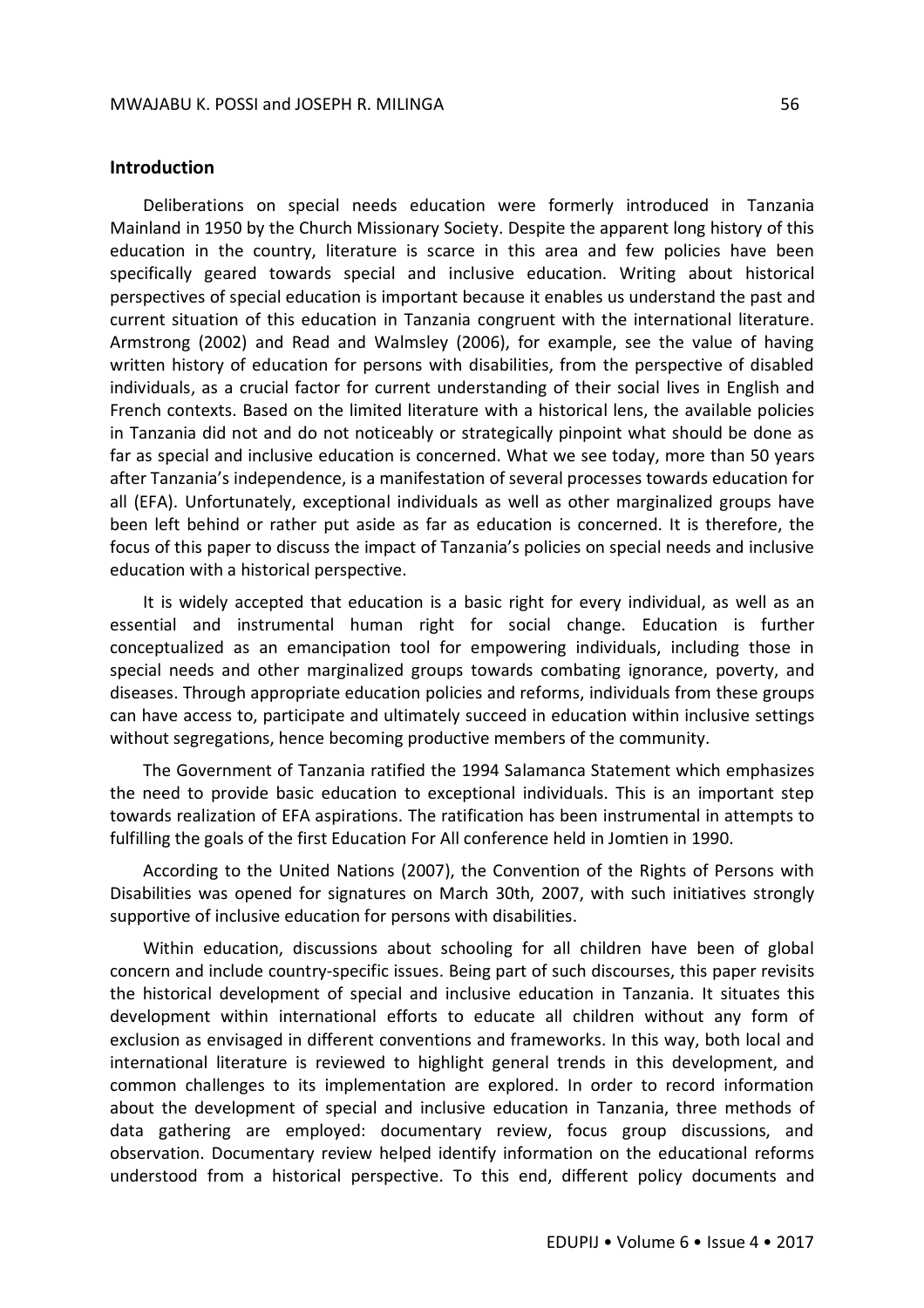educational reforms were critically analyzed. The first author of this paper was involved in collecting the primary data by conducting interviews and focus group discussions with the participants and carrying out observations in the visited schools/settings. The methodological approach adopted in this paper aims to provide readers with a good combination of primary and secondary data to inform about past and current experiences of attaining inclusive schooling in Tanzania. Importantly, the paper provides readers with students' voices from different schools as a way of depicting actual experiences of students in the selected settings.

#### *Conceptual issues in special and inclusive education*

It is glaringly obvious that students with special needs and those marginalized based on gender, poverty, ethnicity and other lifestyles should receive their education in inclusive settings. To better address this claim in the context of this paper this section presents conceptualizations of key terms that are often used in special and inclusive education discussions; given the importance of terminological shift and semantic distinction has in informing about relevant educational policies and classroom practices (Rodriguez & Garro-Gila, 2015).

#### *Special education*

Heward (1996) defines special education from an administrative perspective, maintaining that it is part of a school system's operation that requires certain teacher-pupil ratios in the classroom with special formulae for determining levels of funding according to the given numbers of exceptional children served. It is a specially designed instruction that meets the unusual needs of exceptional students (Hallahan & Kauffman as cited in Possi, 2009). In such instructions, special materials, teaching techniques, or equipment and/or facilities may be required. For students to benefit from this kind of instruction, the availability of related services such as special transportation, psychological assessment, physical and occupational therapy, medical treatment, and counseling may be required (Gargiulo, 2012). The most important goal of special education features in finding and capitalizing on exceptional students' abilities; it includes the education for the gifted and talented (Possi, 1986; Reber, 1995) which generally require specially trained personnel.

#### *Special schools*

When writing on the history of special education in America, commented that special schools are institutions offering education in segregated settings to be the repositories for all kinds of children that cannot fit into the regular class without creating problems for the system. This definition has a negative connotation in that it refers to students with special needs as troublemakers. Special schools are those enrolling children with disabilities or those who are gifted and talented, and educates them through the use of specialized materials, specially trained teachers, and in special settings without non-special students. This paper adopts both definitions.

#### *Integration*

Possi (1986) defines the term as the teaching of students with special needs alongside non-special students using special equipment, special assistance, and through resource rooms and specialized teachers. Consequently, *integration* refers to providing education to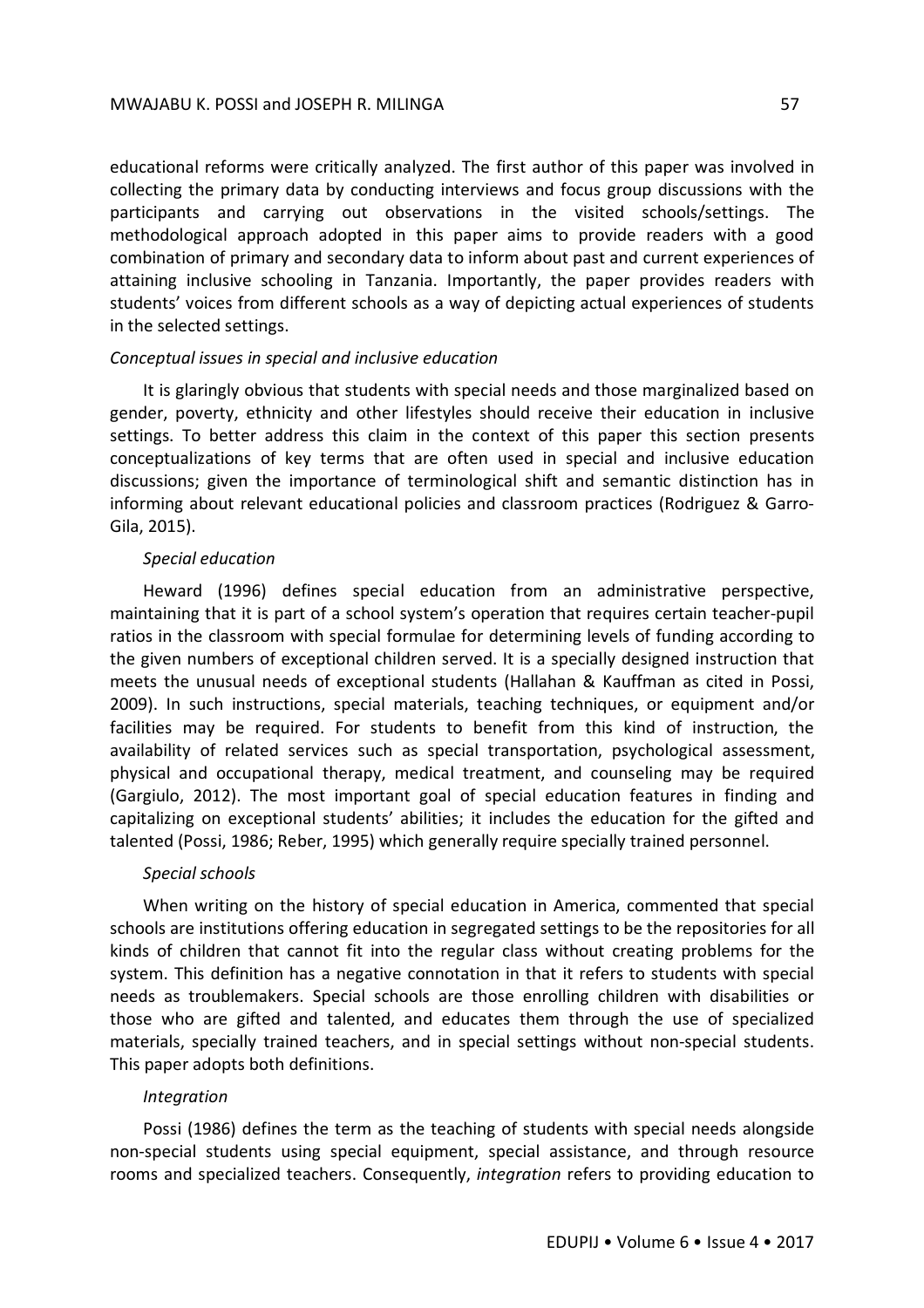students with special needs in ordinary schools. It is a system which provides students with opportunities to get an education alongside their non-special peers. The term is used mainly in the British system of education and by those who have adopted it.

#### *Mainstreaming*

Another term that has evolved from special education, which is also closely related to integration, is *mainstreaming*. The term is mainly used in the American education system. It refers to one of the many functional arrangements which can meet the Least Restrictive Education (LRE) environment and mandates that to the maximum extent possible, children with disabilities should be educated alongside nondisabled children in regular classrooms, with special education support offered when necessary. Therefore, *Mainstreaming* is used for the legal doctrine of the LRE (Reynolds & Fletcher-Janzen, 2002). It seeks heterogeneous classrooms in order for children to perceive, understand and tolerate diversity within their midst. In this paper, mainstreaming is referred to as an educational practice of educating exceptional children alongside others by removing them from special classes and schools and placing them in regular classroom settings (Reber, 1995; Reynolds & Fletcher-Janzen, 2002).

### *Inclusive education*

This is a term that is often confused with mainstreaming. The term carries with it elements of mainstreaming, integration, normalization, least restrictive environments, deinstitutionalization, and regular education initiatives. Some people use the terms interchangeably while others make distinctions. While integration has been used to denote "disability," inclusive education is "about values and principles, about the kind of society that we want and the kind of education that we value" (Evans & Lunt, 2002, p. 3). Writing about the evolution of terms from "integration" to "inclusive education," Thomazet (2009) acknowledges that the proponents of the latter usage emphasize on attributing learning difficulties experienced by individual learners to the school and wider community and not to the factors within the individual person; thereby making such institutions more responsible for reorganizing the learning environment to suit all learners. This pragmatic shift signifies our thinking about disability from "medical" to "social" perspectives (Haegele & Hodge, 2016) as championed by disabled people's struggle for their rights in the western world (Armstrong, 2007; Oliver, 2013). Tarkala and Aunio (2005) define inclusive education as a flexible education approach in which all kinds of children have the opportunity to participate in general education programs. The authors regard this approach as the highest level of development of special needs education. It demands teamwork and much cooperation with adults and the whole organization included. On the other hand, inclusive education for all children is based on the concept of social equity and is essentially a social construction perspective. Hence, inclusion capitalizes on achieving egalitarianism among students, realized through the adaptation to setting-out structures that are friendly to all students (Rodriguez & Garro-Gila, 2015).

On the other hand, defines inclusion as the opportunity for persons with disabilities to participate fully in all educational, employment, consumer, recreational, community and domestic activities that typify everyday life. He contends that the term does not mean dumping a child with disability into the regular classroom without support. Neither does it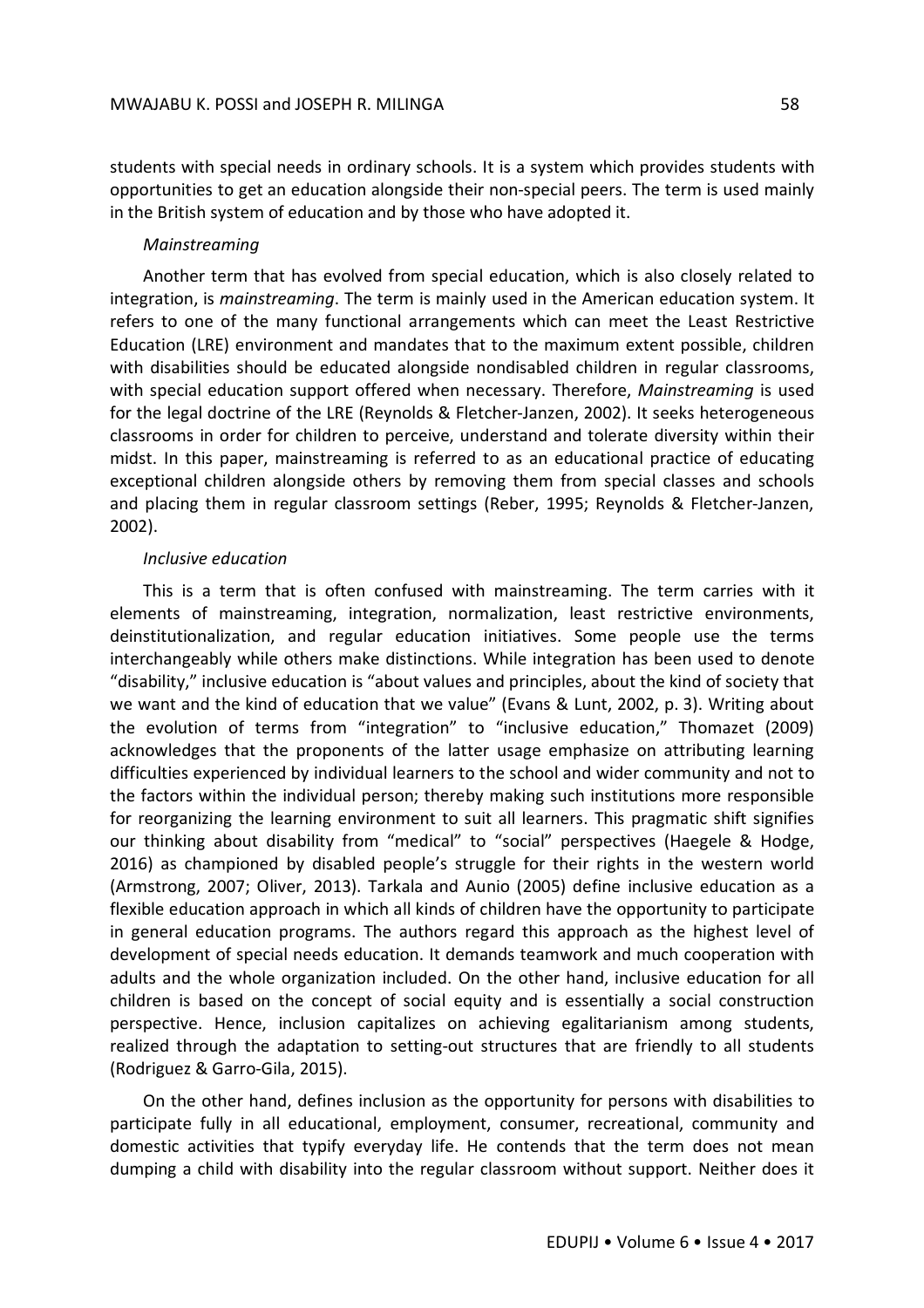#### MWAJABU K. POSSI and JOSEPH R. MILINGA 59

mean including a severely handicapped child in a regular classroom. This means that teachers and special needs experts should not consider only physical placement as inclusive education, but rather what goes on in the teaching and learning process. There should not be exclusion of exceptional individuals in the process. That is why growing numbers of people feel that inclusion should not be considered optional but inevitable, especially in developing countries like Tanzania, if enrolment levels have to be functional both quantitatively and qualitatively. Indeed, inclusion is not just about children with special needs. It is about all children in a classroom being valued, being recognized, and feeling like they belong and are being socially and intellectually engaged. Inclusion is not "dumping," neither is it a new concept in education.

It is noteworthy that inclusive education is not static. It is a constantly evolving process of change and improvement in schools to make education more accessible, learner friendly and beneficial to all children, regardless of their variations. Therefore, there has to be restructuring of education cultures, policies and practices so as to respond to the diverse range of learners; including those with a disability, male and female, as well as minority groups. The delivery system calls for flexibility so as to accommodate learners with special needs, especially because they have to access education without barriers. It responds to and addresses the needs of diverse learners and increases the participation of members of the community so as to reduce segregation. With inclusion, there has to be modification of curricular and their implementations: contents, teaching and learning techniques, as well as including children in the regular classrooms as much as possible. In fact, the four elements critical to the conceptualization of inclusion can be reiterated as, "a process" concerned with the "identification and removal of barriers" that recognizes the "presence, participation and achievement of all students, with a particular emphasis on those groups of learners who may be at risk of marginalization, exclusion or underachievement" (United Nations Educational, Scientific and Cultural Organization [UNESCO], 2005, pp. 15-16).

*Special and inclusive education in Tanzania: Revisiting the past*

#### *Situation before independence*

There were no formal schools for individuals with special needs in either Tanganyika or Zanzibar until 1950, at which point a school for students with visual disabilities was opened at Buigiri in Dodoma by the Church Missionary Society. The church trained teachers and obtained assistance from abroad in terms of teaching and learning materials. The school had boarding facilities for students with blindness who were seldom integrated with students without disabilities. Subsequently, the Furaha Primary School was opened by the Pentecostal Church in Tabora in 1951. The curriculum of the school, like that of Buigiri, included vocational as well as academic skills including basketry, and weaving. Furthermore, teachers improvised teaching and learning materials according to the needs of the students and their immediate environment. For instance, seeds from some kind of trees were used to prepare teaching and learning aids for counting and tactile skills.

At that particular time, the government had not ventured into special needs education. Consequently, quite a large number of children with disabilities were left at home due to ignorance, stigma, and superstitions attached to causes of disability and the disability conditions. Another observation is that, children with low vision were not appropriately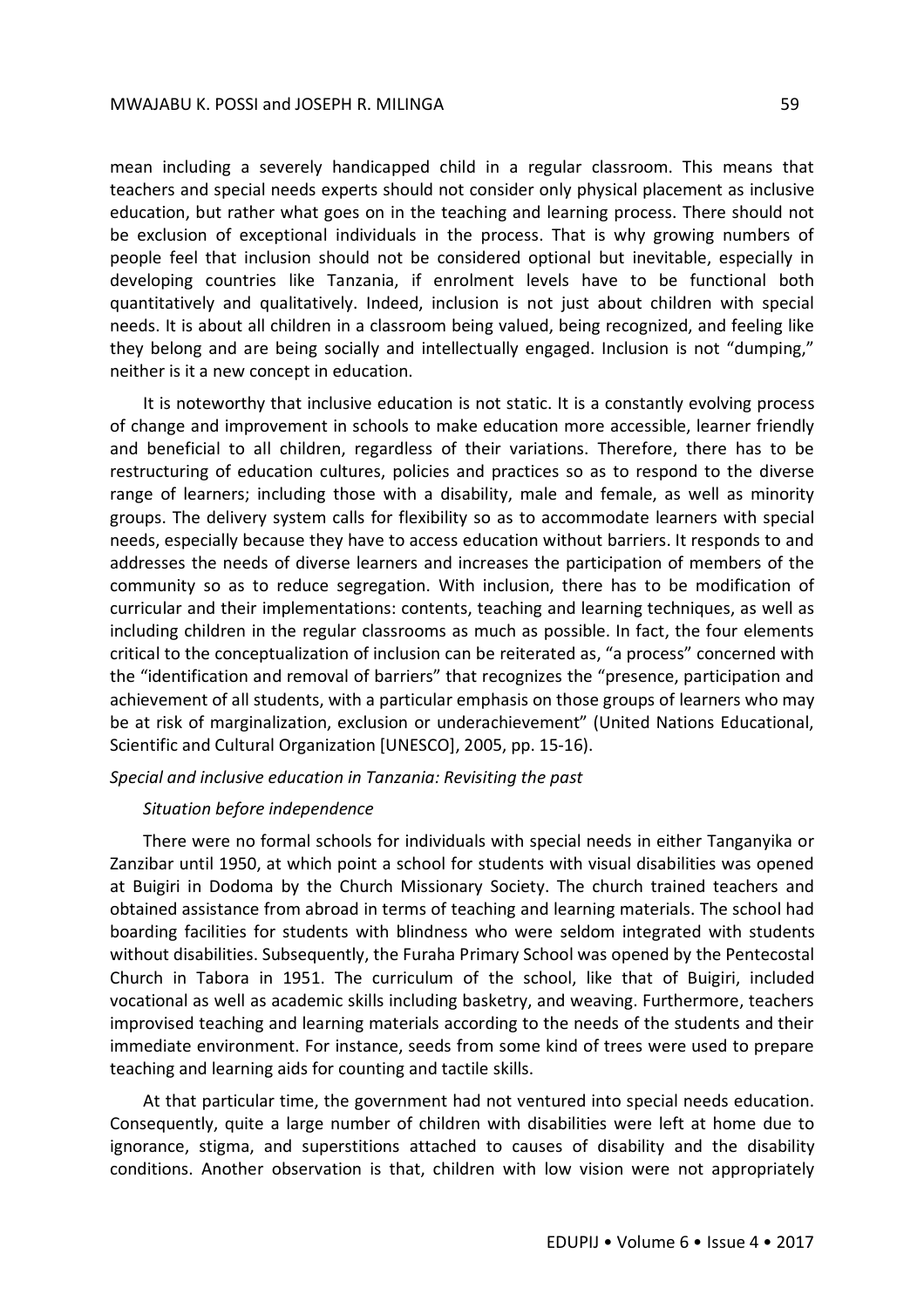catered for since most of them were forced to use Braille instead of being trained to use their residual vision (Choma, 1985). As for children who were gifted and talented, there was no proper placement or even assessment for them. It is worthwhile mentioning, however, that at least acceleration was allowed for high achievers who were allowed to skip grades. Children with hearing, physical, mental and/or emotional disabilities did not have schools catering for their educational needs.

#### *Situation after independence*

Tanganyika gained political independence in 1961, after which, deliberate efforts were made to have national development plans so as to improve education delivery in the country. In the same year the Roman Catholic Church opened a primary school for the Deaf in Tabora. Similarly, the Salvation Army opened a school for students with physical disabilities in Dar es Salaam, at Mgulani. Right after independence there were changes that called for various plans to do away with colonial legacies. Unfortunately, almost all the plans and policies at that particular time had no direct consideration for the education of children with special needs. For a meaningful analysis and understanding of the current situation in special needs education in Tanzania, it was considered necessary to review the key educational events and developments which have occurred over the past 50 years, as evidenced in the following sections.

### *First Three-Year Development Plan*

This plan was incepted in 1962 and was crucial to the development of secondary school education. The three-year development plan and the expansion of secondary education ordinance became effective in 1962, and aimed to abolish racial discrimination and empower rural local authorities as envisaged in the Education Act of 1962 (Mushi, 2011). This was the year when Furaha and Irente special primary schools for students with visual impairment were opened by the Swedish Free Mission and Lutheran Churches respectively (Choma, 1985; Tungaraza, 1994). It was also during this phase that integrated schools were initiated. In 1963 the government joined efforts with the missionaries in providing special needs education. Uhuru Primary School in Dar es Salaam was opened as an integrated school for children with visual impairment. This was the first government school to specifically enroll children with disability. From that time onwards, the government committed itself to integration. The training of teachers and provision of equipment was undertaken by both the government and donors, especially missionaries such as the Christophel Blinden Mission. The Swedish Government, particularly through SIDA cooperation, also played a great role. However, up to that time there were no clearly stipulated policies or regulations on special needs education.

### *First Five Year Development Plan (1964-1969)*

In 1964, the First Five-Year Development plan was introduced with the objective of meeting the requirements of the national economy by having high level manpower and ensuring quality primary school education. While recognizing the importance of short- and long-term investment in education, adult education was given the topmost priority for immediate impact in transforming the national economy (Mushi, 2011). From this plan, racism in education was abolished with all schools made accessible to all children, regardless of race or religion. There was free education for all, which implied that those with special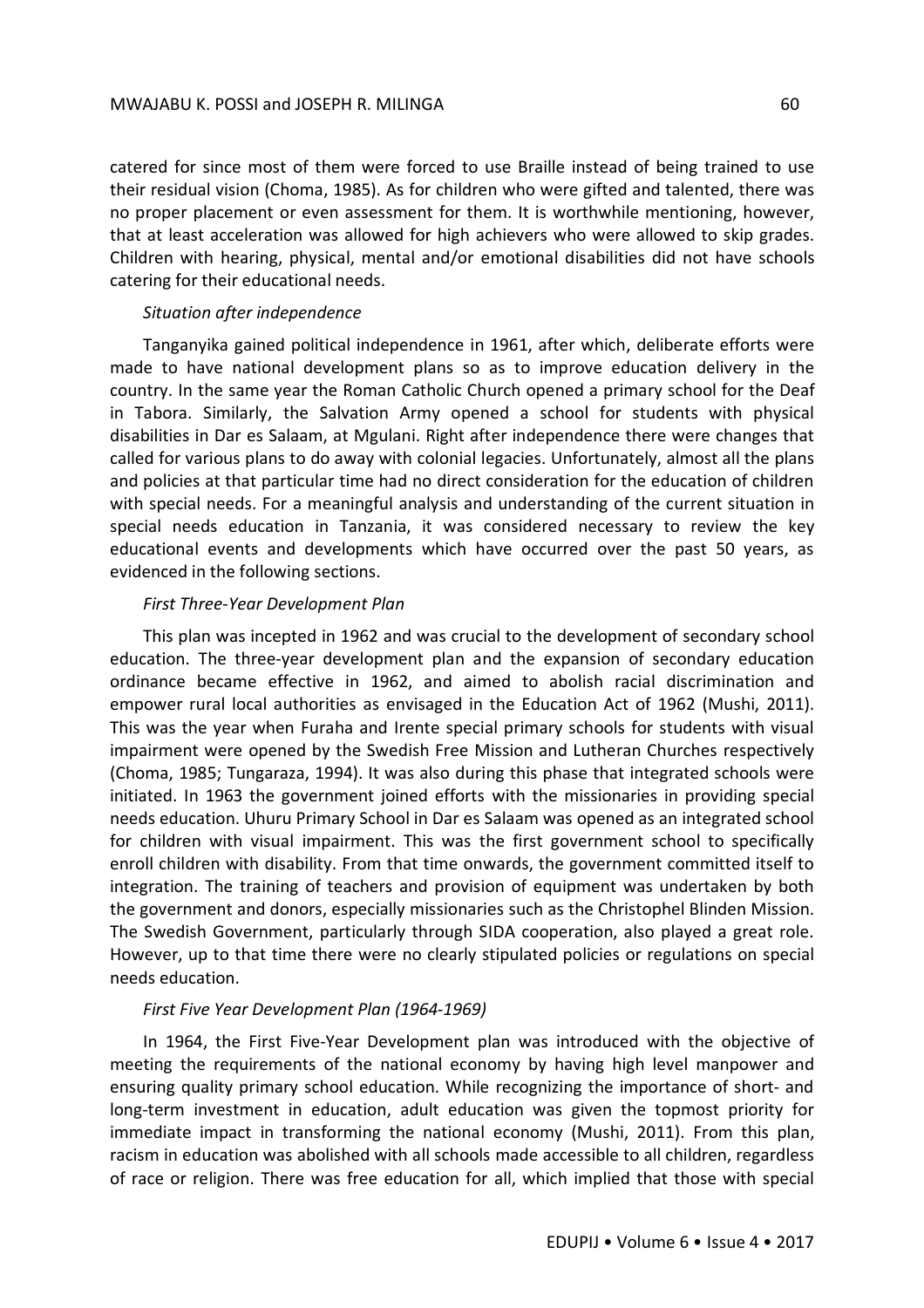needs would be somehow facilitated by the government's education provisions. In 1966, the duration of primary school was changed from eight to seven years. It was during this time that the Buhangija and Mugeza integrated primary schools were opened for children with visual impairment in Kigoma and Bukoba respectively. These schools were established by philanthropists and then later on operated by the government.

A revolutionary change in education came in 1967 with the policy of Education for Self-Reliance (ESR), which emphasized curriculum reforms so as to integrate theory with practical skills for national development and the world of work. The then President of Tanzania, *Mwalimu* Julius Kambarage Nyerere, insisted that the education system must foster the social goals of living and working together for a common good. He was of the view that education had to prepare young people to play a dynamic and constructive part in the development of society; inculcate a sense of commitment to the local community and help students accept values appropriate to a better future, not those appropriate to the former colonial masters. He asserted that the Tanzanian education system must stress the concepts of quality and responsibility to provide services with some special ability, whether it be carpentry, animal husbandry, or in academic pursuit. In the same year, the government started Kabanga, Masasi, and Ikungi primary schools for integrating children with visual impairment. Most of the schools had their curricular geared towards skills like basketry and carpentry apart from the ordinary curriculum of academic subjects. Pongwe primary school was opened in 1968, also as an integrated school with similar curricular.

### *Second Five Year Development Plan (1969-1974)*

This plan came in place in 1969 when the Education Act was enacted with the aim of making sure that the Tanzanian education system reflected the nation, hence the name change from the Ministry of Education to the "Ministry of National Education." According to the plan, all schools moved to became under government authority. The plan stipulated that every Tanzanian child should be given basic education as soon as the financial circumstances of the government permitted, which was in plan for 1968. Besides, Hombolo, Mwanhala and Makalala primary schools for children with visual impairments were opened by the government. After two years, the Musoma Resolution was passed in 1970 which stipulated that adult literacy and functional education should be intensified and that primary education should be universal and compulsory. This was another, though implied, chance which enabled children with disabilities to be enrolled in schools.

## *Third Five Year Development Plan (1974 -1979)*

The Universal Primary Education (UPE) policy of 1974 emphasized the right of all Tanzanian children to free primary education. This policy is always referred to when discussing the development of education in Tanzania. However, the policy did not pay attention to the development of special needs education. Despite the negligence, the UPE led to the introduction of the Post Primary Technical Centers (PPTCs) in 1974. Similarly, during this period, Folk Development Colleges (FDCs) were opened as part of post primary training programs. There was also diversification of secondary schools (Form I-IV). These plans had some influence in special needs education. For instance, there were folk development officers who were providing special needs education to some adult learners in some of the centers.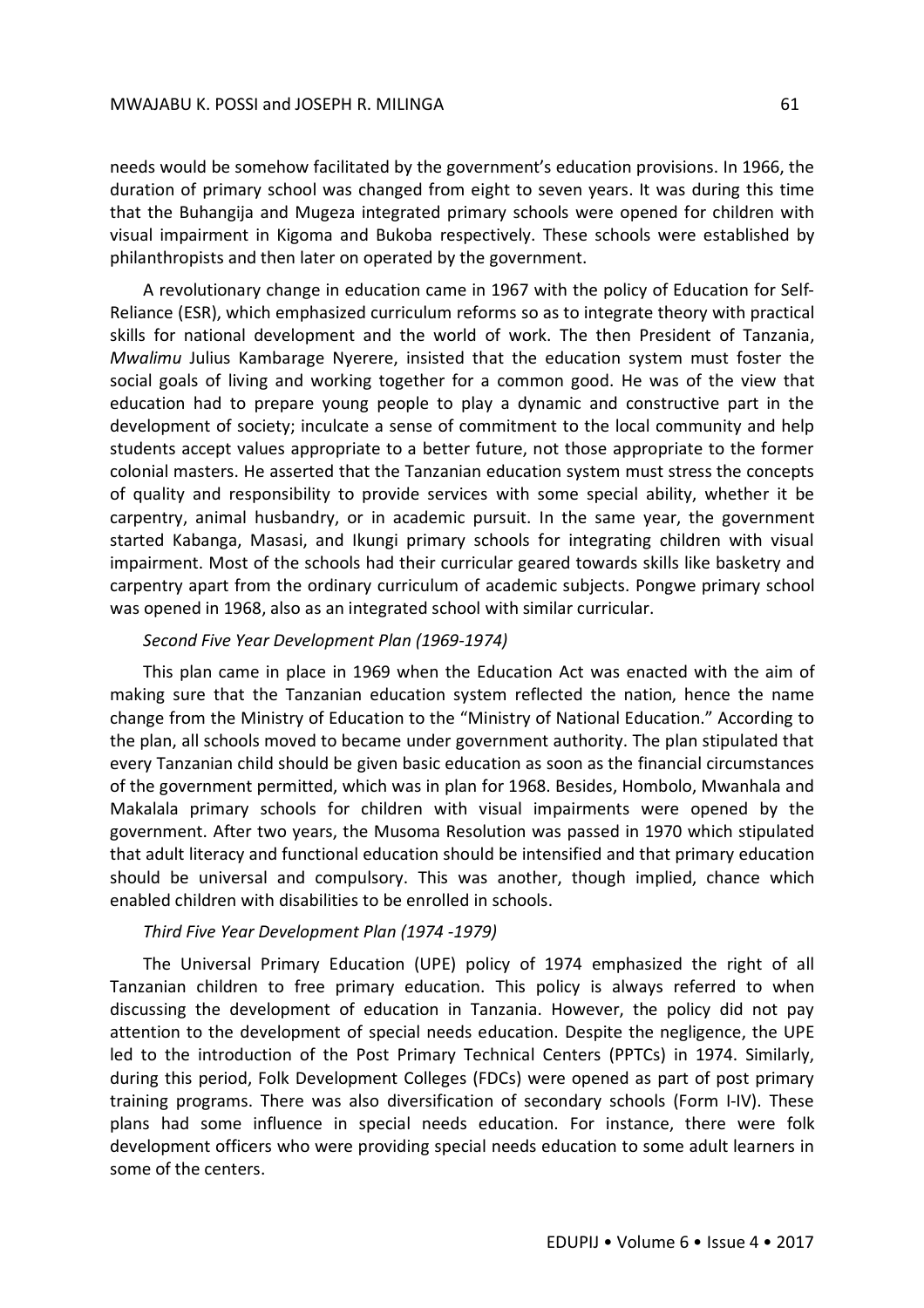The Education Act No. 25 of 1978 was passed to legalize education changes that were introduced between 1967 and 1978 following the implementation of Education for Self-Reliance. The 1978 Education Act affirms the right of every child to attend school from age seven to 13 years. Further, the Government Notice No. 35 of the Education Act No. 25 stated:

Subject to the National Policy on National Education and other National Plans and priorities appropriately specified from time to time, every citizen of the United Republic shall be entitled to receive such category, nature and level of National Education as his ability may permit him.

This policy implied that there was consideration for people with special needs education. It was through this policy that child finding peripatetic teachers was made possible. It was a milestone in special needs education, since some children with disabilities who were being hidden by parents because of stigma, became enrolled in schools. However, the policy was not explicit enough. Karakoski and Ström (2005) had similar thoughts and asserted that despite the fact that the Education Act of 1978 made education for all schoolage children (7-13 years) compulsory, and that the notion of primary education as a human rights issue was reinforced in the act, it had no significant impact on the education of children with disabilities. The majority of children were and still are experiencing barriers to learning and exclusion from their right to education.

It should be noted here that in 1978 the University of Dar es Salaam, which was the only University in the country, started enrolling students with disabilities. Two students with a visual disability were enrolled in the Bachelor of Arts with Education program.

#### *First Union Development Plan*

In 1981, a Presidential Commission on Education was appointed to review the system of education and propose necessary changes needed to be met by the country towards the year 2000. During this plan, a special school for children with mental disabilities was opened in 1982 with the joint efforts of the Tanzanian government and the Anglican Church in Lulindi, Masasi (Tungaraza, 1994). In the same year, the Lutheran Evangelical Church opened a school for children with mental disabilities in Mtoni Diaconic Centre, a special unit of Mtoni Primary School. This was a breakthrough with a push from the 1981 International Year of the Disabled. For the first time, children with a mental disability were considered for special needs education in Tanzania.

As for teacher training, efforts were initiated in 1976 by the Ministry of National Education to train teachers for both blind and deaf children at the Tabora Teacher Training College (Tungaraza, 1994), and later on in 1983 teachers to serve children with intellectual disability began to be prepared at this college (Ngata, 2011; Tungaraza, 1994). This was a big step in special needs education since at that time special needs teachers were being trained abroad which was relatively very expensive.

#### *Ten Year Development Program for Secondary Education Expansion (1984-1993)*

The plan was established in 1984 for the expansion of secondary education. In 1985, the communities started the construction of Community Secondary Schools and fees for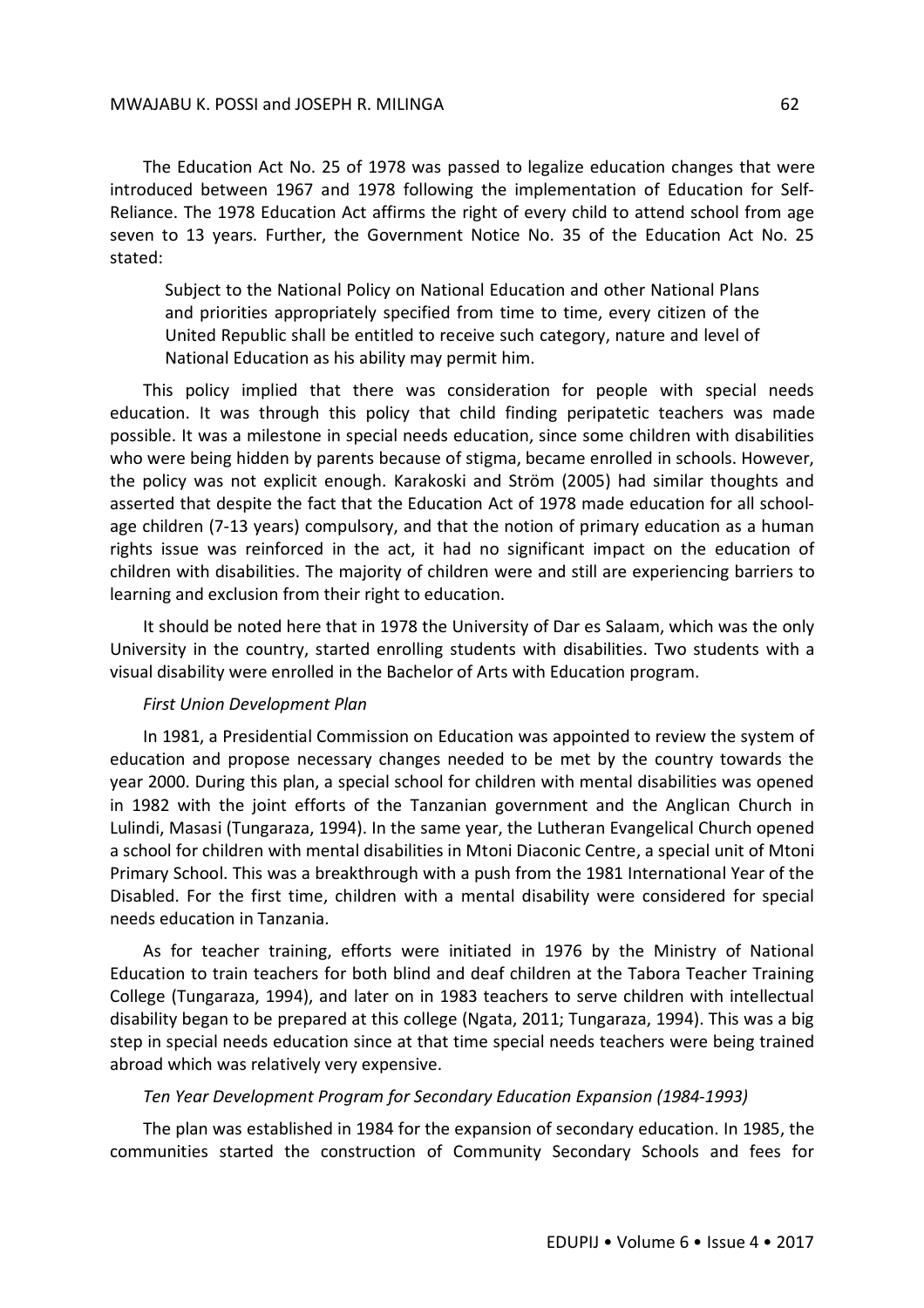secondary education were reintroduced. Unfortunately, there has not been any community school serving children with special needs.

It was in the Ten-Year Development Plan that the so-called secondary schools for the gifted and talented, namely; Mzumbe, Ilboru and Tabora boys' secondary schools as well as Tabora, Jangwani and Msalato girls' secondary schools, were opened for students considered gifted and talented. Unfortunately, the students were not screened properly. They were enrolled in the schools because of high scores. In actual sense, based on the selection criteria, the students could be classified as high achievers rather than gifted and talented. It was also appalling that there were no teachers with special training on how to handle the students. The curricular and teaching techniques used were not challenging enough for the students. In fact, the schools should have not been labeled as schools for the gifted and talented because they did not qualify to be so.

During this period, students with hearing impairment began to receive secondary school education services. Ruvu Secondary School, which had a focus on agriculture, and Moshi technical secondary schools started enrolling students with hearing impairment. However, there were problems of ordinary teachers not being able to attend the needs of the students. The challenge was that the majority of special needs teachers were trained to teach in primary schools. Attempts were later made to deploy specialized teachers to assist, at least in language signing. The Government Declaration of 1992 indicated support in regular schools in terms of classroom assistance, additional pedagogical support and access to visiting specialists. It is worthwhile noting that at this point there were now peripatetic or itinerary services in inclusive primary schools.

#### *1995 Education and Training Policy*

The education sector reforms began in 1995 with the 1995 Tanzania Education and Training Policy (ETP) which, according to the then Ministry of Education and Vocational Training (United Republic of Tanzania, 1995), stipulated that the government would promote and facilitate access to education by disadvantaged social and cultural groups such as those with an intellectual disability, or visual or hearing impairment. The overall objectives of introducing educational reforms together with other policy initiatives was to ensure growing and equitable access to high quality formal education and adult literacy through facilities expansion, efficiency gains, and quality improvement, accompanied with efficient supply and use of resources . It is stated that *"Every child has a right to proper primary education as a human right regardless of sex, color, ethnicity and abilities."* This statement is too general to have an impact in special needs education, similar to the observations of Karakoski and Ström (2005).

#### *Economic Liberalization Period*

The then Ministry of Education and Culture started implementing various plans including the Education Sector Development Program (ESDP). There was also the Primary Education Development Program (PEDP). The former reactivates the commitment of the country to realization of UPE by paying special attention to access and equity; quality of education provided; institutional arrangement; capacity building; and improved financing. On the other hand, the Secondary Education Development Program (SEDP) dealt with five program areas: improving access and equity; improving the quality of education provided; enhancing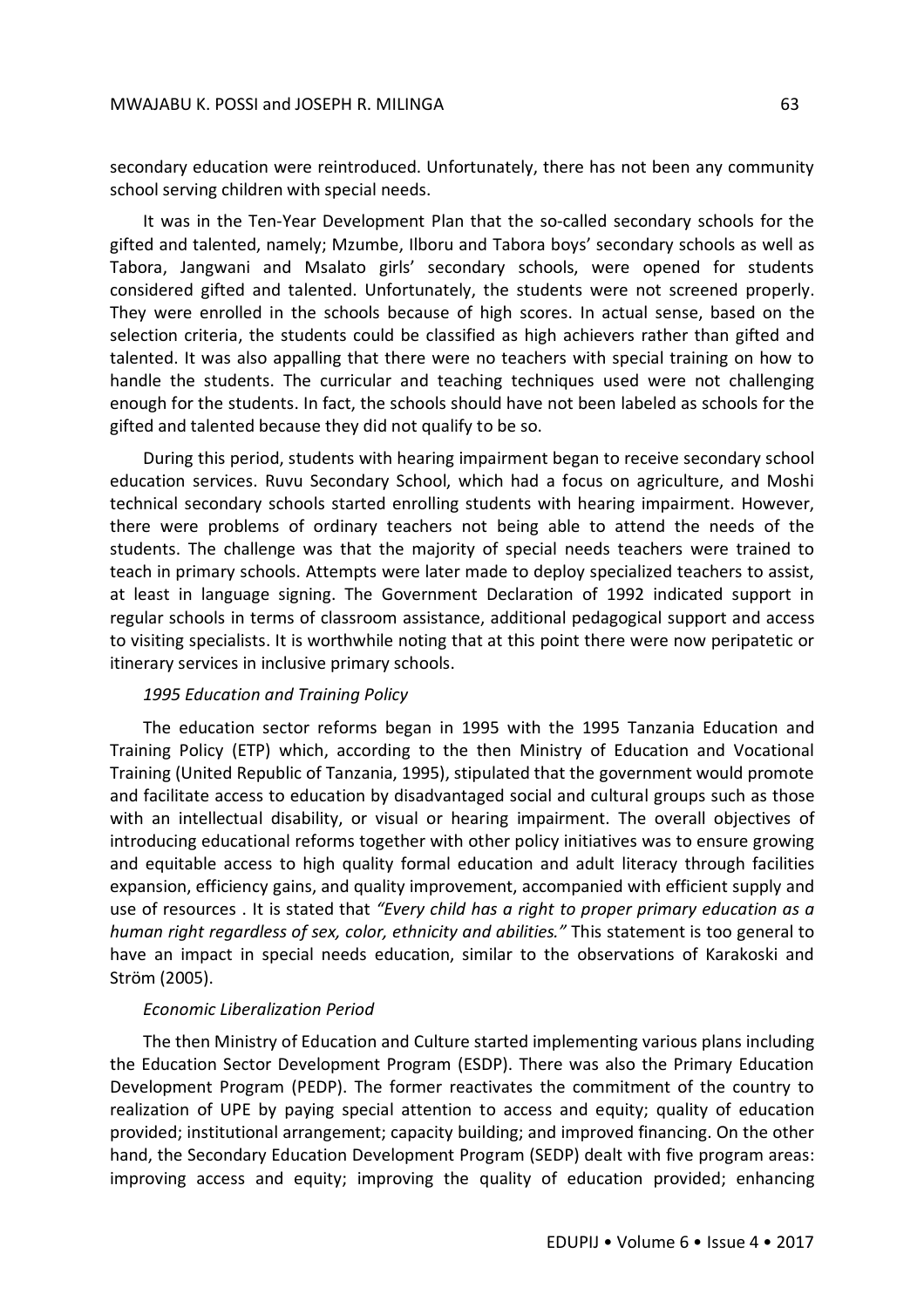management reforms; devolution of authority; and improving education management information systems (EMIS). It can obviously be observed that special needs education was not a priority in the plan.

# *Education and Training Policy 2014*

This newly formulated education and training policy came into being following what was considered shortcomings and/or challenges of the preceded policies, notably the education and training policy of 1995 discussed in the previous sections. With regard to special and inclusive education, although it recognizes the importance of having proper identification of students with special educational needs, like the 1995 policy, the statements are too general in addressing the needs of exceptional learners. However, the policy is in the right direction in addressing inclusion demands despite its lack of focus.

# *National Policies on Disability*

There are several Acts and/or policies on disability which have been in place in Tanzania since the country's independence; some of which are shown in Table 1*.*

| <b>Policy Name</b>                                                                          | <b>Year Enacted</b>                                                                           | Key Information                                                                                                                                                                                                                                                                                                                                                                        |
|---------------------------------------------------------------------------------------------|-----------------------------------------------------------------------------------------------|----------------------------------------------------------------------------------------------------------------------------------------------------------------------------------------------------------------------------------------------------------------------------------------------------------------------------------------------------------------------------------------|
| Disabled Persons<br>(Employment) Act<br>(No. 2)                                             | 1982                                                                                          | Establishes quota system, stipulating 2% of workforce<br>(companies of 50+ employees) must be those with<br>disabilities. Also establishes a National Advisory<br>Council to advise the minister for disability issues.                                                                                                                                                                |
| Disabled Persons<br>(Employment)<br>Regulations                                             | 1985                                                                                          | Defines the eligibility and registration requirements for<br>people with disabilities.                                                                                                                                                                                                                                                                                                 |
| Vocational<br><b>Education and</b><br>Training Act (No. 1)                                  | 1994                                                                                          | Provides a legal framework for the implementation of<br>a flexible vocational education/training system.                                                                                                                                                                                                                                                                               |
| <b>National</b><br>Employment<br><b>Promotion Service</b><br>Act (No. 9)                    | 1999                                                                                          | Provides or makes arrangements for the registration,<br>employment, counseling, vocational rehabilitation, and<br>placement of persons with disabilities.                                                                                                                                                                                                                              |
| National Policy on<br>Disability                                                            | 2004                                                                                          | Aims to provide a conducive environment for people<br>with disabilities to engage in productive work.                                                                                                                                                                                                                                                                                  |
| <b>United Nations</b><br>Convention on the<br><b>Rights of Persons</b><br>with Disabilities | Signed: 2007<br>Ratified: 2009<br>(Optional<br>protocol<br>signed 2008<br>& ratified<br>2009) | Recognizes the right of persons with disabilities to<br>work on an equal basis with others. Prohibits<br>discrimination on the basis of disability with regard to<br>all matters concerning all forms of employment,<br>including conditions of recruitment,<br>hiring<br>and<br>employment, continuance of employment, career<br>advancement and safe and healthy working conditions. |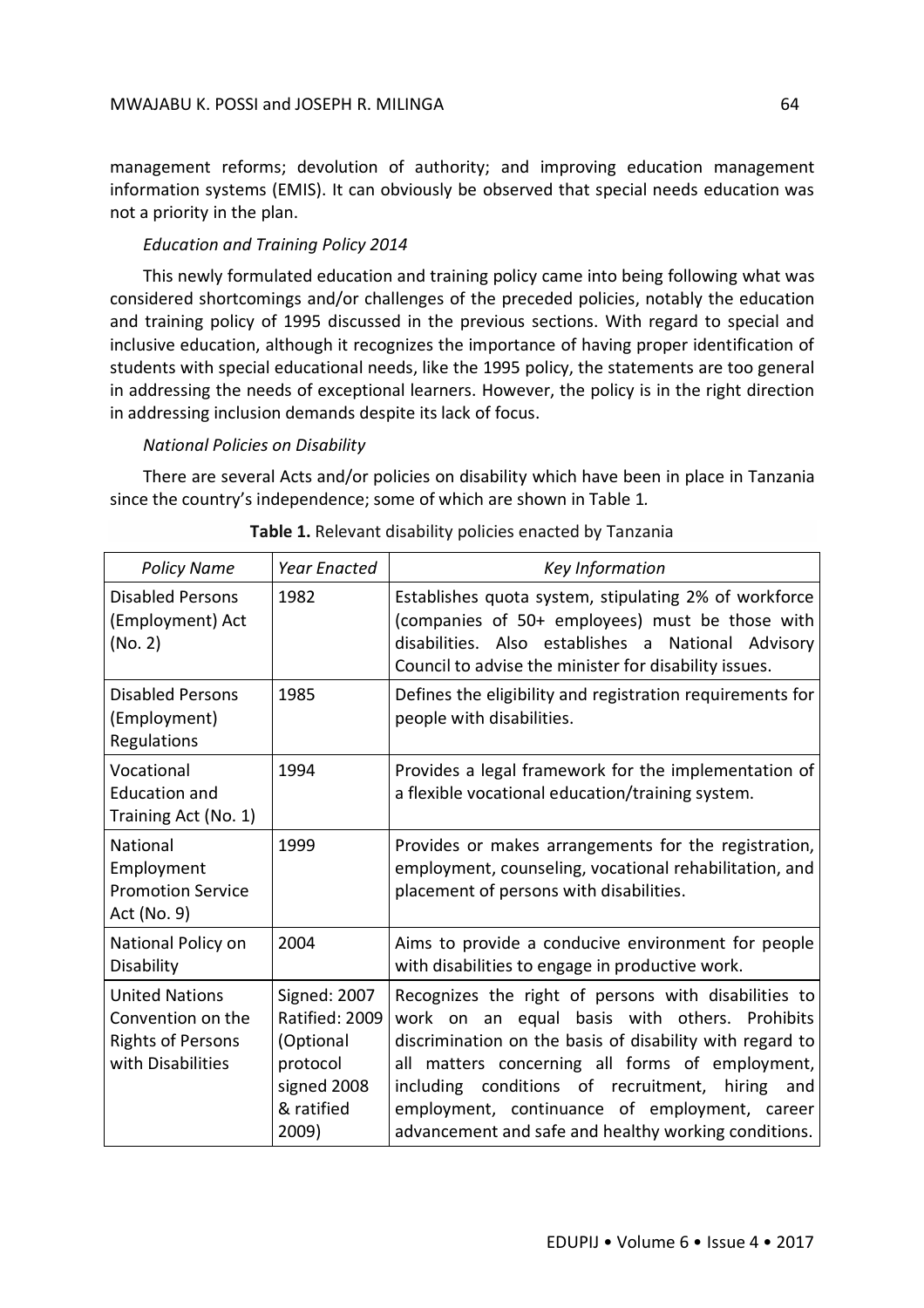| <b>Policy Name</b>               | Year Enacted | Key Information                                                                                                                                                                                                                                                                                                                                                                                                                      |
|----------------------------------|--------------|--------------------------------------------------------------------------------------------------------------------------------------------------------------------------------------------------------------------------------------------------------------------------------------------------------------------------------------------------------------------------------------------------------------------------------------|
| Persons with<br>Disabilities Act | 2010         | Provides an obligation for employers to provide<br>employment to qualified persons with disabilities;<br>mandates the continuance of employment for workers<br>who acquire a disability; prohibits discrimination in<br>employment towards people with disabilities;<br>mandates safe and accessible work environment.<br>Requires that all employers of a workforce of 20+ must<br>hire at least 3% of employees with disabilities. |

It is obvious from the policies that there was no policy specifically targeting education of students with disability; with most focused on employment. The attempt made on education is on the national policy on disability through the then Ministry of Labor, Youth Development and Sports of 2004 (United Republic of Tanzania, 2004), where education is mentioned as key to development and should be made available to all school-aged children. Despite this commitment the educational system is inaccessible to a large number of children with disabilities. More needs to be done in inclusive and special education. Inclusive education does not mean having schools enrolling student with disability as well as nondisabled. It is more than placement. There has to be sufficient and appropriate teaching and learning materials, trained teachers and other relevant support services.

# *Current situation of special and inclusive education in Tanzania: Case studies examined*

The inclusive education policy was drafted in 2008 and ratified in 2009. Among other things, the policy states that students with disability should be educated with their nondisabled colleagues in same classrooms and that the book-student ratio for those with disability is 1:1. This has not been easy to implement due to lack of funds, as well as teaching and learning facilities. In Tanzania, inclusive education began in 1998 as a pilot program in two schools in Temeke Municipality with 20 students participating in the program. By 2002 there were a total of seven schools and 259 students at the inclusive schools. In January 2004 the project reached 36 primary schools in the Mbeya region (Karakoski & Ström, 2005). After the pilot, Iringa rural and urban districts implemented inclusive education in their districts. Currently, there are inclusive schools in almost all regions of the country.

According to Mkonongwa (2014), inclusive education is a recent reform in the broad field of special needs education. It is an initiative that challenges previous conceptions of special education and its practices. The history of special education has evolved from separation and integration or mainstreaming, to inclusion which is a new initiative in the area of special needs education which considers people with special needs within a wider perspective.

So far, inclusive education in Tanzania is not working well due to a number of problems. However, it is noteworthy that as a result of the various policies and acts to date, there are more special and inclusive schools which has increased the enrolment of students with special needs. Statistics indicate that students with a physical disability are in the majority in primary schools in Tanzania, followed by those with other disabilities. For instance, in 2016 data indicate the following distribution of pupils with disabilities enrolled in primary schools: albinos (1,870), autism (1,003), deaf/blind (6,318), deaf/mute (512), intellectual disability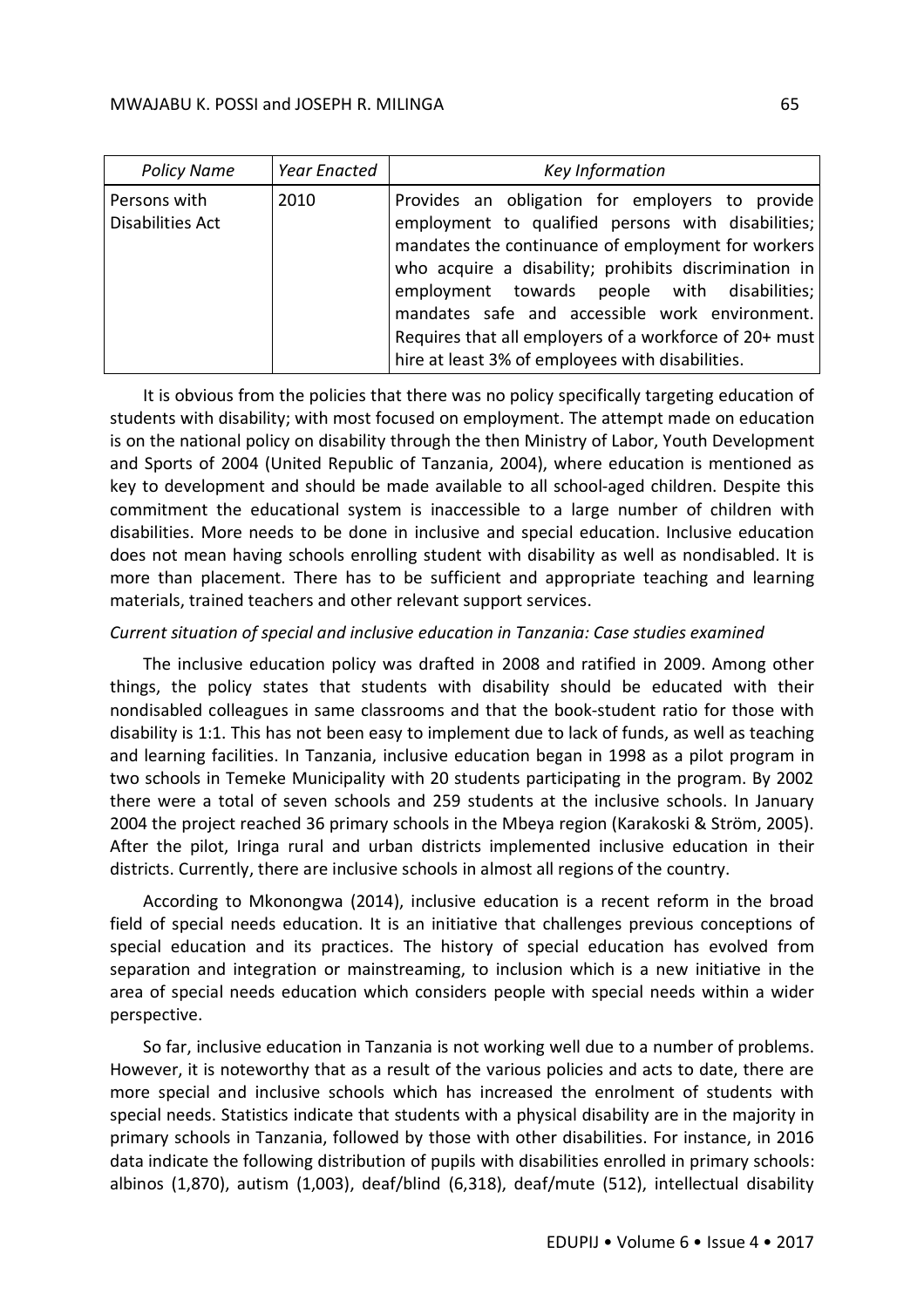(8,906), physical disability (11,839), low vision (3,767), and blind (2,182) (United Republic of Tanzania, 2016). It is obvious that the number of schools and students with various types of disabilities have increased since the 1980's. For instance, in 1980 there were five types of disability being served in 23 schools with a total of just 1,125 students (Karakoski & Ström, 2005). Recently, trends indicate that there has been increased enrolment of students with disabilities in primary schools; from 30,433 in 2011 to 37,034 in 2016 (United Republic of Tanzania, 2016).

Given such a situation, it was important collecting data to establish the current situation of special and inclusive education at least from selected primary schools. The purpose of the data collection was to understand the current situation for students with disability in inclusive schools. This task was intended to establish the condition of teaching and learning in the schools before conducting a major study. The "Input-Process-Output" model was used in order to discuss the obtained data from selected cases/schools.

The *Input-Process-Output* model was used to discuss the situation of special needs education in Tanzania. The previous sections have discussed some education policies and regulations, with some having been in place since independence. Discussions have attempted to highlight how policies and regulations have influenced the development of special and inclusive education. This section critically analyzes the education provision for students enrolled in special and inclusive education. The discussions are made on the basis of the authors' experience in special needs education and primary data gathered from selected schools.



**Figure 1.** Conceptual framework: modified from Peters (2004)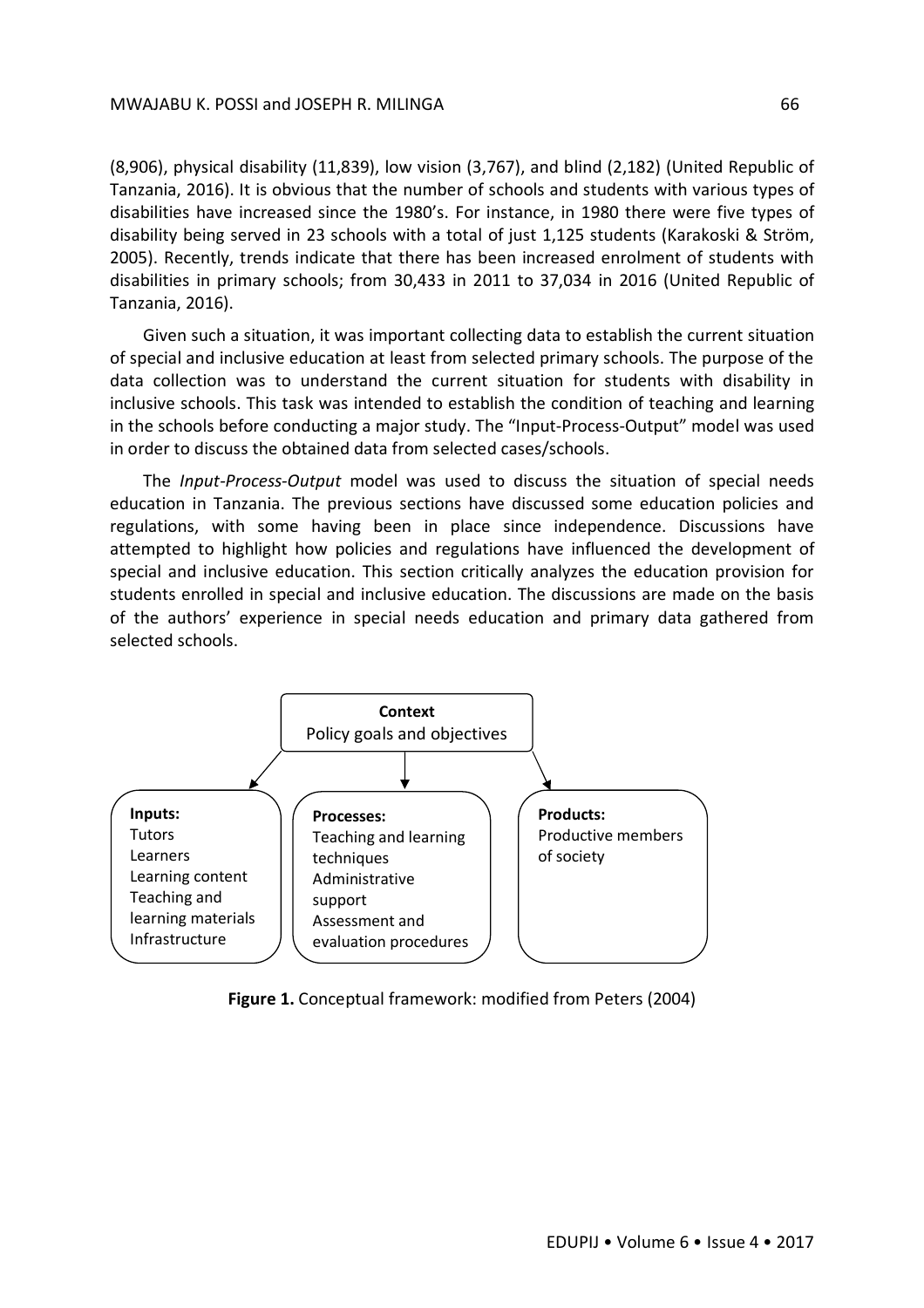# *Case Studies*

UNESCO (United Nations Educational, Scientific and Cultural Organization, 1994) states that the fundamental principle of inclusive school is that all children should learn together, wherever possible, regardless of any difficulties or differences they may have. The inclusive schools, therefore, must recognize and respond to the diverse needs of their students, accommodating both different styles and ratio of learning and ensuring quality education to all through appropriate curricula, organizational arrangements, teaching strategies, resource use and partnerships with their communities. There should be continuum of support and services to match the continuum of special needs encountered in every school. A case study of six schools for students with disability is used to reinforce the discussions on the development of special and inclusive schools.

## *Inputs*

For any school or educational institution, there have to be inputs which will facilitate the teaching and learning. Such inputs include the content to learn, teaching and learning materials, buildings and their accessibility and personnel.

## *Situation at Primary School A*

In a study for the Under the Same Sun organization to find out the situation of children from displaced homes at one of the schools enrolling students with albinism, blindness, physical disability as well as nondisabled students, it was discovered that the students faced a number of problems, some of which area presented in Table 2.

| Variable(s)    | <b>Status</b>                                                             |
|----------------|---------------------------------------------------------------------------|
| Infrastructure | Generally observed to be poor:                                            |
|                | Dormitories in poor condition, with cracks on floors and walls in need of |
|                | apparent significant repair.                                              |
|                | Dormitories too small to accommodate large numbers of students,<br>٠      |
|                | resulting in over-crowdedness due to large numbers of students            |
|                | compared to room sizes.                                                   |
|                | Insufficient quantities of tables and chairs in the dining room.          |
|                | • Deficient numbers of toilets, while those available were in very poor   |
|                | condition, requiring drastic improvement/renovation.                      |
|                | " Dirty environments, in particular dirty toilets due to among other      |
|                | factors, lack of cleaning tools and disinfectant.                         |
| Human          | Generally characterized by the following:                                 |
| Resources      | • Shortage and/or lack of trained teachers, nurses and matrons.           |
|                | Lack of in-service training. Personnel complained of no frequent          |
|                | seminars, nor long or short term training on special needs education.     |
|                | Such courses could motivate and make those working with children of       |
|                | special needs to be recognized by others, which would subsequently        |
|                | increase their confidence.                                                |
| Security       | Poor security with no barbed wire around the school compound.<br>п        |
|                |                                                                           |

## **Table 2.** Situation at School A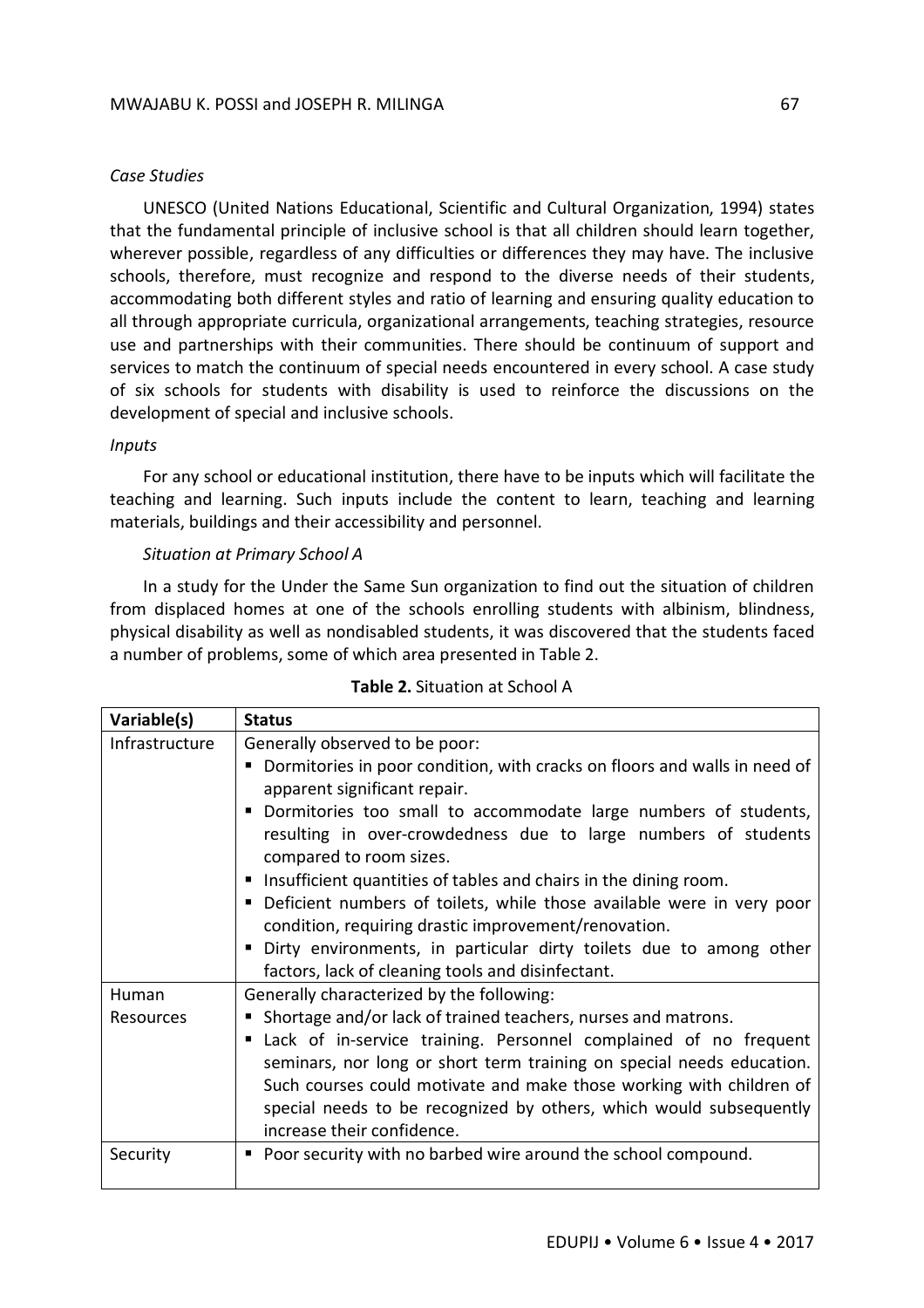| Variable(s) | <b>Status</b>                                                           |
|-------------|-------------------------------------------------------------------------|
| Culture     | ■ Negative attitudes towards people with disabilities by members of the |
|             | community, as well as by some members of staff.                         |

It is worth noting that teachers' and students' voices indicate a lack of special facilities, as well as teaching and learning materials at most of the schools visited. At school **A** it was noticed that there was a shortage of and at times a lack of necessary amenities for people with disabilities such as body lotions for those with albinism etc. The school also lacked talking books and maps for blind children.

At school **E**, the Head Teacher stated the following on teaching and learning materials;

There is a great shortage of equipment. It would be good if we could get a photocopy machine to make copies of enlarged prints to assist students with albinism so that they have their own notes rather than copying information from the blackboards.

An academic teacher echoed the same, stating that the school was short of teaching and learning materials and other related facilities.

Participants from school **F** also said that the availability and use of learning and teaching materials was a big problem. A similar situation was noticed at school **G** where the Head Teacher expressed the following;

"Learning and teaching materials are insufficient. The teaching facilities for students with blindness and low vision are very expensive. We also do not have a technician to repair the equipment if they are damaged or have a technical problem."

In terms of games facilities and personnel, one of the students said that;

"There is no specific day for games at our school. We do not have a sports and games teacher. Neither do we have audible balls for the blind. We don't have sportsgrounds."

The students also said that they needed to have clubs for singing, drama, and other kinds of clubs or groups in which to participate. They were of the opinion that the clubs could be initiated according to various subjects and departments. They also needed health clubs where they could discuss issues concerning their health.

#### *Situation at Primary Schools B, C and D*

A total of 88 students with physical, visual, and hearing impairment as well as those with albinism who were interviewed were requested to provide information about the situation in their schools. The interviews were conducted to examine the availability and physical conditions of infrastructure such as dormitories, dining halls, washrooms, classrooms, playgrounds, dispensary, fences and other aspects such as security guards. The findings showed that the situation was not very different from school **A***.*

The students with visual impairment complained that they did not have maps in Braille; which was similarly observed earlier by Possi (1986). It shows that the problem of lack of appropriate teaching and learning materials to still be rampant. When students with visual impairment were requested to talk about what they hated and liked most in their schools, they said that they disliked missing out on essential items. For example, they were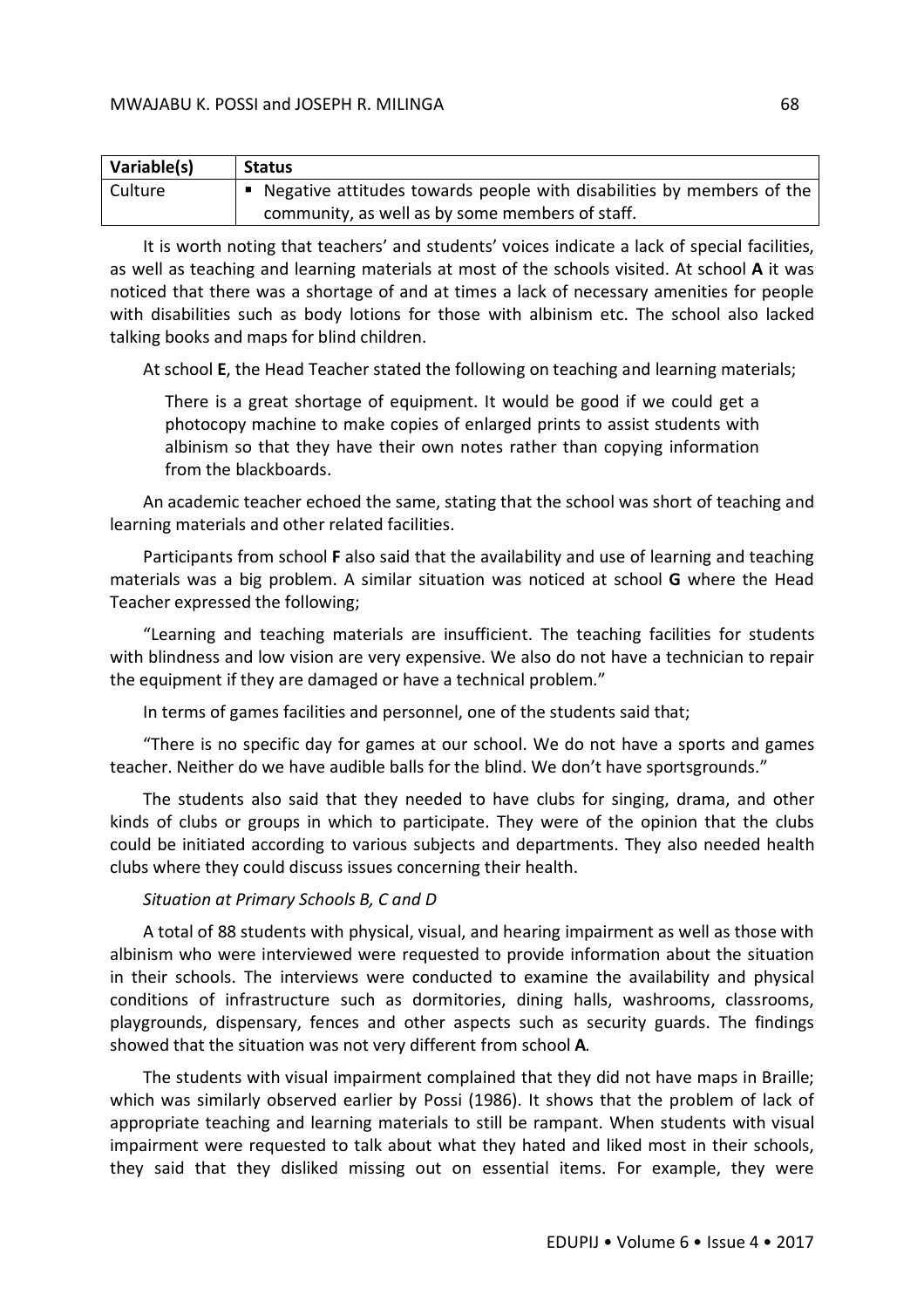concerned about lacking essential items such as eye glasses, white canes, pencil and pens, text and exercise books, cutlery such as spoons, plates, and teaching and learning materials like maps, pictures and similar items.

Students with a physical disability in the Mgulani primary school complained about a lack of teaching and learning materials, and assistive devices such as crutches, shoes etc. The following are some of the statements from the students:

*"Nahitaji baisikeli ya miguu mitatu, vitabu, pia vifaa vya kusomea. Nahitaji magongo"*

[I need a tricycle, books, as well as reading equipment. I need crutches].

Another student said

*"Nahitaji magongo na malapa ya kuvaa miguuni*"

[I need crutches and sandals to assist me in mobility].

Students with hearing impairment at school **C** complained of a lack of hearing aids, maps, and visual aids. It is clear that there are problems related to the shortage of staff members, teaching and learning materials and equipment as well as transport facilities.

#### *Process*

Students and teachers at primary schools **A***,* **B** and **C** were asked to comment on the teaching and learning techniques used, as well as the administrative support and teachers' preparations. With regard to teaching and learning techniques, it was reported that in virtually all schools teachers were using lecture methods due to a lack of teaching and learning facilities. There is a problem of teacher incompetency in sign language and total communication techniques.

Administrative support is equally important in making special and inclusive education a success in Tanzania. In order to implement it, the Ministry responsible for education has made sure that there are district education officers as well as officers in regions in charge of special needs education. There are also zonal inspectors in charge of special needs. The heads of special schools also have to specialize in special needs education. Focus group discussions with students at school **A** showed that students were unsatisfied with some personnel at the school. The students had the following to say;

"We need more caregivers. The ones we currently have do not pay adequate attention to small children. We are forced to take care of them. Cleanliness is not satisfactory. Care and support from caregivers is inadequate."

The students also said that they were being discriminated against by members of staff and the matron, as well as by the nondisabled students. They also complained that some teachers were treating them badly, stating;

When we make mistakes some teachers and the matrons do not take time to explain to us about where we have gone wrong. They use discouraging statements and hit us with sticks all over our bodies. Some punishments are administered to us during sunshine and students with albinism get sunburn**.**

There were similar observations at schools **B**, **C**, and **D** in Dar es Salaam. When students with disability were asked to say what disgraced them the most they said that they hated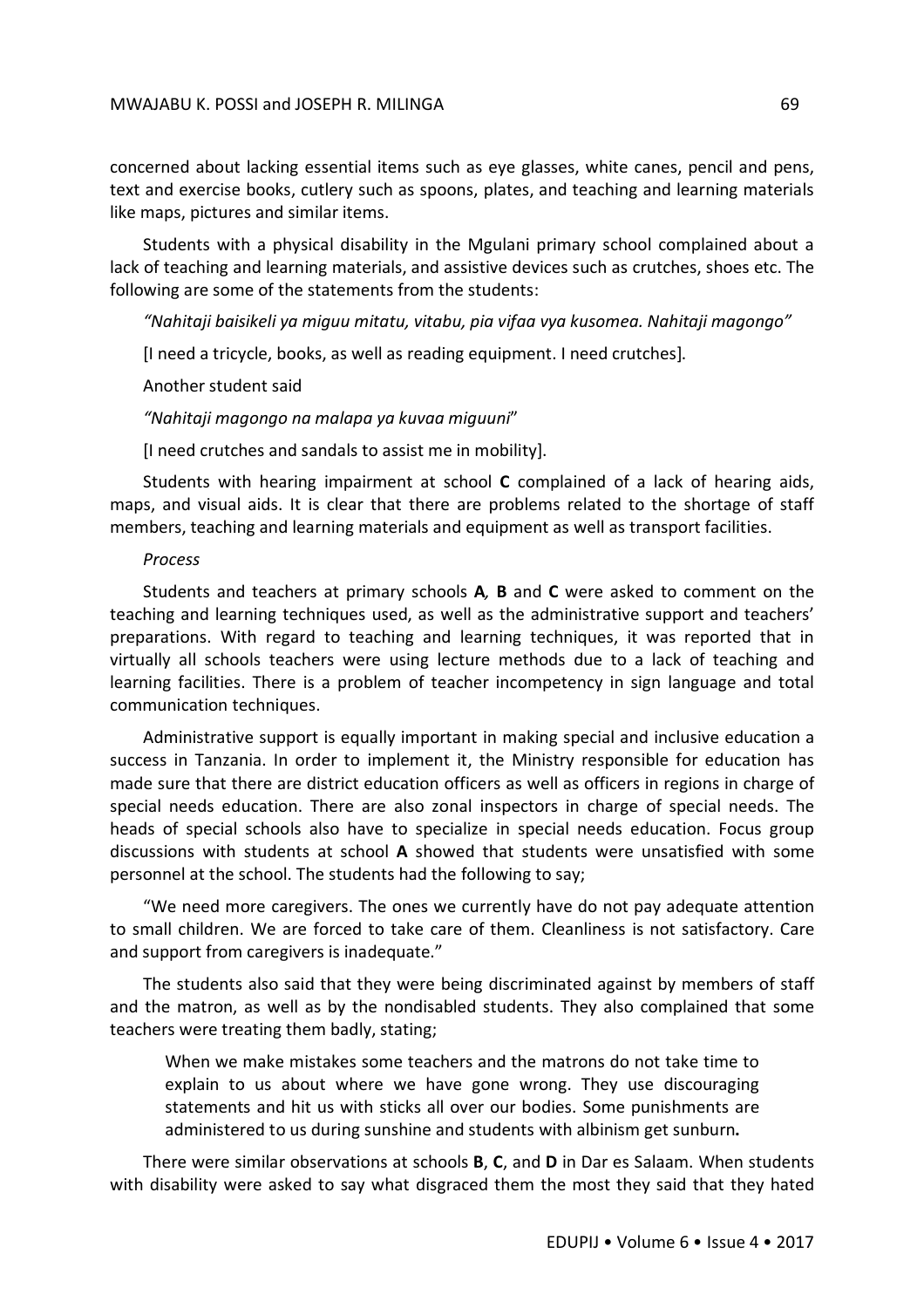what some nondisabled teachers and students did to them. They administered physical punishment and overworked students to the extent that some students failed to concentrate and perform well in their studies. Another finding is that the students are stigmatized or teased because of their disabilities as well as being harassed and traumatized. As for interaction, it was noted that students with total blindness depended on those with physical disability or those with albinism for mobility and directions to where they would want to go. The results showed that despite being in inclusive settings, students with disability are not yet accepted by those without disability.

#### **Discussions and Recommendations**

In the previous sections, an evaluation based on the analysis of different educational reforms and policies in Tanzania has been made. Generally, the analysis indicates that education provision has gone through a number of landmark changes in an attempt to provide quality, relevant and equitable education in Tanzania. However, the key policy documents reviewed indicated a lack of specific legislation and regulation addressing special and inclusive education issues. This is with respect, for example, to teacher preparation for the increasing diversity of learners, funding, curricular, assessment and evaluation procedures, and restructuring of existing infrastructures to suit inclusive best practices. As Howes, Booth, Dyson, and Frankham (2005) pointed out, in attempts to develop inclusive schooling, teacher learning is critical as implicated in their contextual knowledge and their involvement in policy formulation and interpretation for student best learning.

Based on the case studies examined, the results show that students with special needs have a hard and rough time in their schools, and that the implementation of inclusive education suffers in a number of different ways. The factors that have been observed to affect the learning of students in special and inclusive settings feature in such areas as the absence of support services, supportive infrastructure and a lack of properly trained personnel. Indeed, these factors are also evident in other developing countries as being among the barriers to effective implementation of inclusive education (Eleweke & Rodda, 2002; Gibb, Tunbridge, Chua, & Frederickson, 2007) calling for reforms in a number of areas including policies in order to remove barriers. Cultural beliefs and related factors were observed to affect the social interaction of students with disabilities and other members of given schools congruent with what was reported by Kisanji (1995) and Stone-MacDonald (2012) regarding beliefs held by members of the wider community about disability. One would have expected that with over 50 years since the country's independence, such problems would not have been so rampant in schools.

Despite efforts in Tanzania to achieve inclusion in education, as in other parts of the world, the journey still faces a long road ahead (Bines & Lei, 2011; Ferguson, 2008). Given the current situation of its development in Tanzania, the journey is deemed to succeed if current efforts are directed accordingly, as put forward by Bines and Lei (2011), on revisiting policies and practices of inclusion as a way to address marginalization in education. It is evident from the findings and literature analyses that some of the policies in Tanzania have, to some extent, contributed to the improvement of special needs and inclusive education since independence. Credit is accorded to the then Ministry of Education and Vocational Training for having in place the 1995 (and current 2014) education and training policy which has somehow shown the way in the educational needs of people with disabilities than in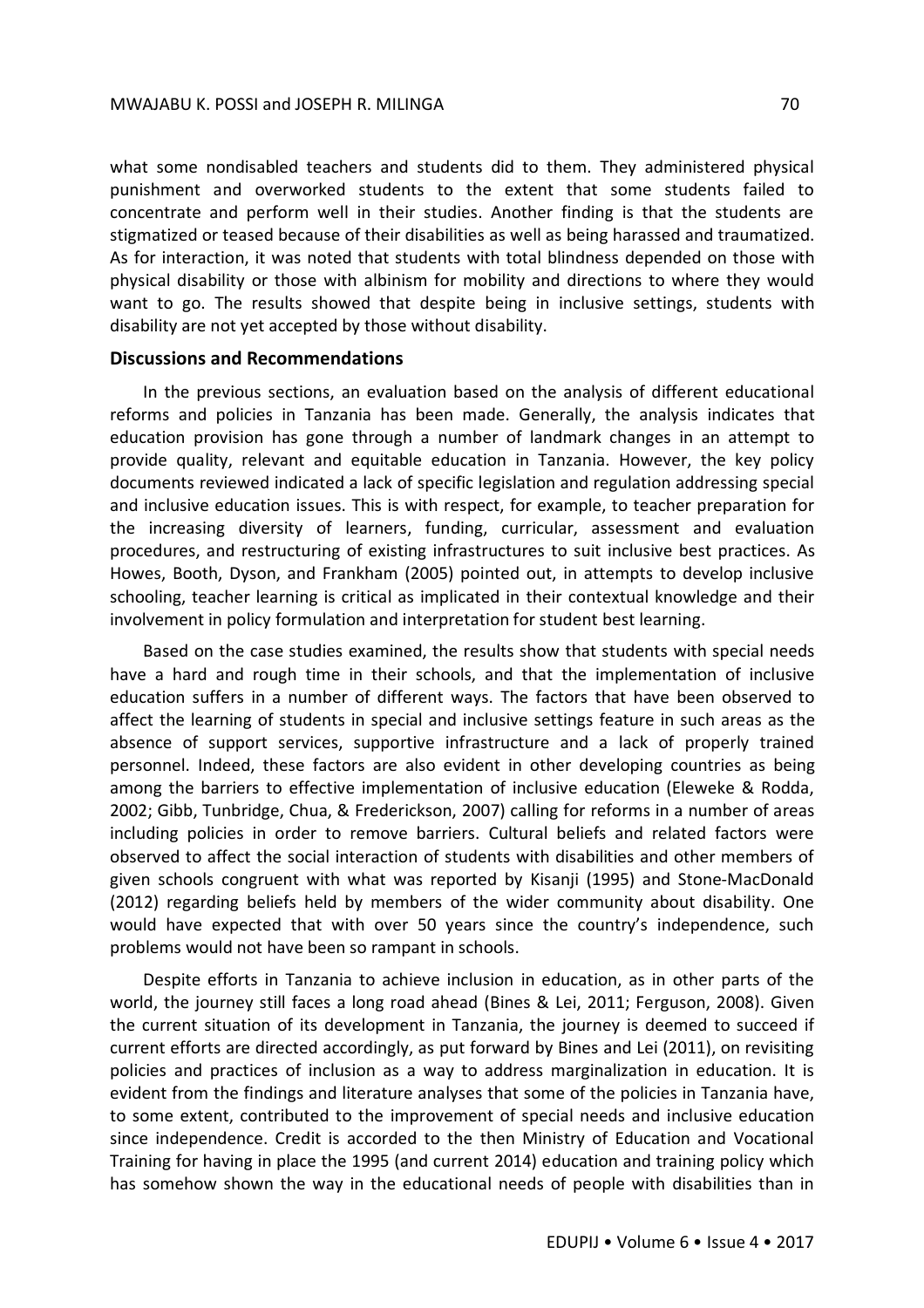past policies, despite the fact that some categories of exceptionality do not feature in the document. While to a certain extent students in special and inclusive schools receive the support they need, the paper has indicated some problems facing students in inclusive and special schools such as lack of teaching and learning equipment, poor infrastructure, stigmatization, physical punishment, harassment and segregation by teachers and students as well as other members of the community such as matrons. Consequently, the following recommendations are made for a desired future of special and inclusive education in Tanzania.

*Recommendations for action:* There is a need to look into ways of increasing financial resources, as well as improving the infrastructure and physical environment, and teaching and learning materials for schools enrolling students with special needs. This should go hand in hand with in-service training for all teachers, care givers, members of administrative staff at inclusive and special schools in order to impart them with special needs skills and how to take care of children and students with special needs. This in turn is hoped to improve the teaching and learning conditions in schools for children with special needs, as well as in inclusive settings through appropriate teaching and learning materials and techniques.

*Recommendations for policy:* The Education and Training Policy should be revisited and revised so that it strongly features the specials needs aspects across all exceptionality categories, since the current categories of special educational needs are not specifically defined in legislation despite the fact that they are accepted in practice. The Ministry of Education, Science and Technology in collaboration with the of Ministry of Policy, Parliamentary Affairs, Labor, Employment, Youth and the Disabled should come up with proper definitions and categories of special needs and their rights. Further to that, the ministry responsible for education and other interested parties should, given the global emphasis on inclusion, exert efforts on improving the practice of inclusive education so that students with special educational needs enjoy education and social activities along with their non-disabled peers within the regular school system.

*Recommendations for research:* Research should be conducted on the perceptions of students, parents, and teachers on inclusive and special education so as to find out their opinions on the two systems of education. The results can assist in coming up with the appropriate policy for special needs education. Additionally, there should be research on assessing the products of these schools in terms of molding the children into functional citizens.

## **Notes**

Corresponding author: JOSEPH R. MILINGA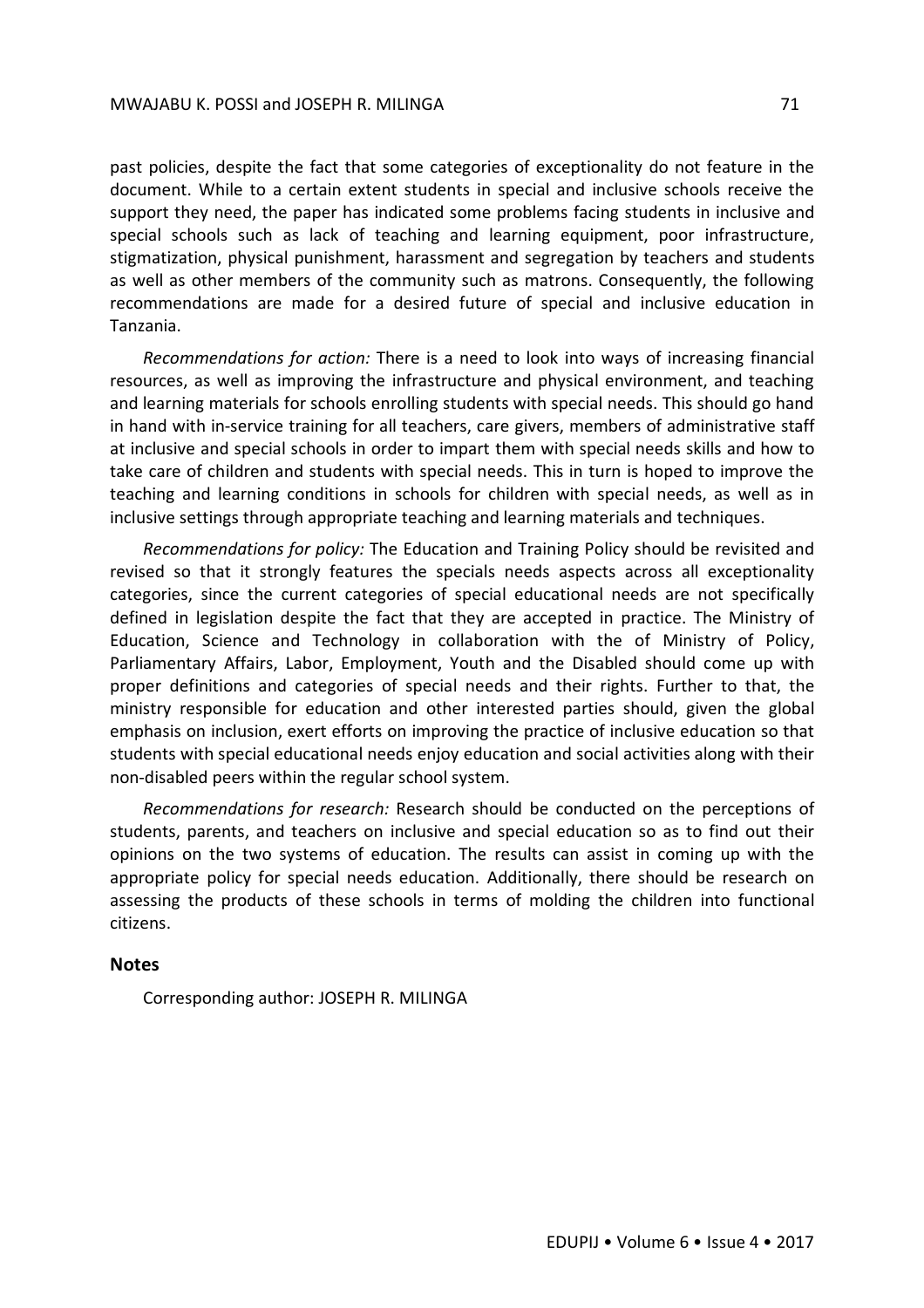# **References**

- Armstrong, F. (2002). The historical development of special education: humanitarian rationality or 'wild profusion of entangled events'? *History of Education, 31*(5), 437- 456.
- Armstrong, F. (2007). Disability, education and social change in England since 1960. *History of Education, 36*(4-5), 551-568.
- Bines, H., & Lei, P. (2011). Disability and education: the longest road to inclusion. *International Journal of Educational Development, 31*(5), 419-424.
- Choma, V. (1985). *Examination of aspects of educational provisions for visually handicapped children in Tanzania* (Unpublished Master's thesis). University of Birmingham.
- Eleweke, C. J., & Rodda, M. (2002). The challenge of enhancing inclusive education in developing countries. *International Journal of Inclusive Education, 6*(2), 113-126.
- Evans, J., & Lunt, I. (2002). Inclusive education: are there limits? *European Journal of Special Needs Education, 17*(1), 1-14.
- Ferguson, D. L. (2008). International trends in inclusive education: the continuing challenge to teach each one and everyone. *European Journal of Special Needs Education,* 23(2), 109-120.
- Gargiulo, R. M. (2012). *Special education in contemporary society: an introduction to exceptionality* (4<sup>th</sup> ed.). California: SAGE.
- Gibb, K., Tunbridge, D., Chua, A., & Frederickson, N. (2007). Pathways to inclusion: moving from special school to mainstream. *Educational Psychology in Practice, 23*(2), 109- 127.
- Haegele, J. A., & Hodge, S. (2016). Disability discourse: overview and critiques of the medical and social models. *Quest, 68*(2), 193-206.
- Hallahan, D. P., & Kauffman, J. M. (1997). *Exceptional learners: introduction to special education.* USA: Allyn & Bacon.
- Heward, W. L. (1996). *Exceptional Learners: an Introduction* (5<sup>th</sup> ed.). Ohio: Prentice Hall.
- Howes, A., Booth, T., Dyson, A., & Frankham, J. (2005). Teacher learning and the development of inclusive practices and policies: framing and context. *Research Papers in Education, 20*(2), 133-148.
- Karakoski, J., & Ström, K. (2005). *Special needs education in Tanzania: a fact- finding mission final report*. Finnish National Board of Education. Retrieved from https://www.google.hu/url?sa=t&rct=j&q=&esrc=s&source=web&cd=1&cad=rja&uac t=8&ved=0ahUKEwjPhNLyl4HYAhXHo6QKHbs8CYsQFggmMAA&url=http%3A%2F%2Ff ormin.finland.fi%2FPublic%2Fdownload.aspx%3FID%3D14227%26GUID%3D%257B53 6C2E76-0615-4771-A230-

6066422D44EE%257D&usg=AOvVaw1QhPa2aqizIZoyp1ZCAnqR.

- Kisanji, J. (1995). Interface between culture and disability in the Tanzanian context: Part I. *International Journal of Disability, Development and Education, 42*(2), 93-108.
- Mkonongwa, L. M. (2014, June). *Conception and perceptions about inclusive education in Tanzania: Is it well understood and implemented*? Paper presented in the TEN/MET Quality Education Conference, June 18-19, 2014.
- Mushi, P. A. K. (2011). *History and development of education in Tanzania*. Dar es Salaam: Dar es Salaam University Press.